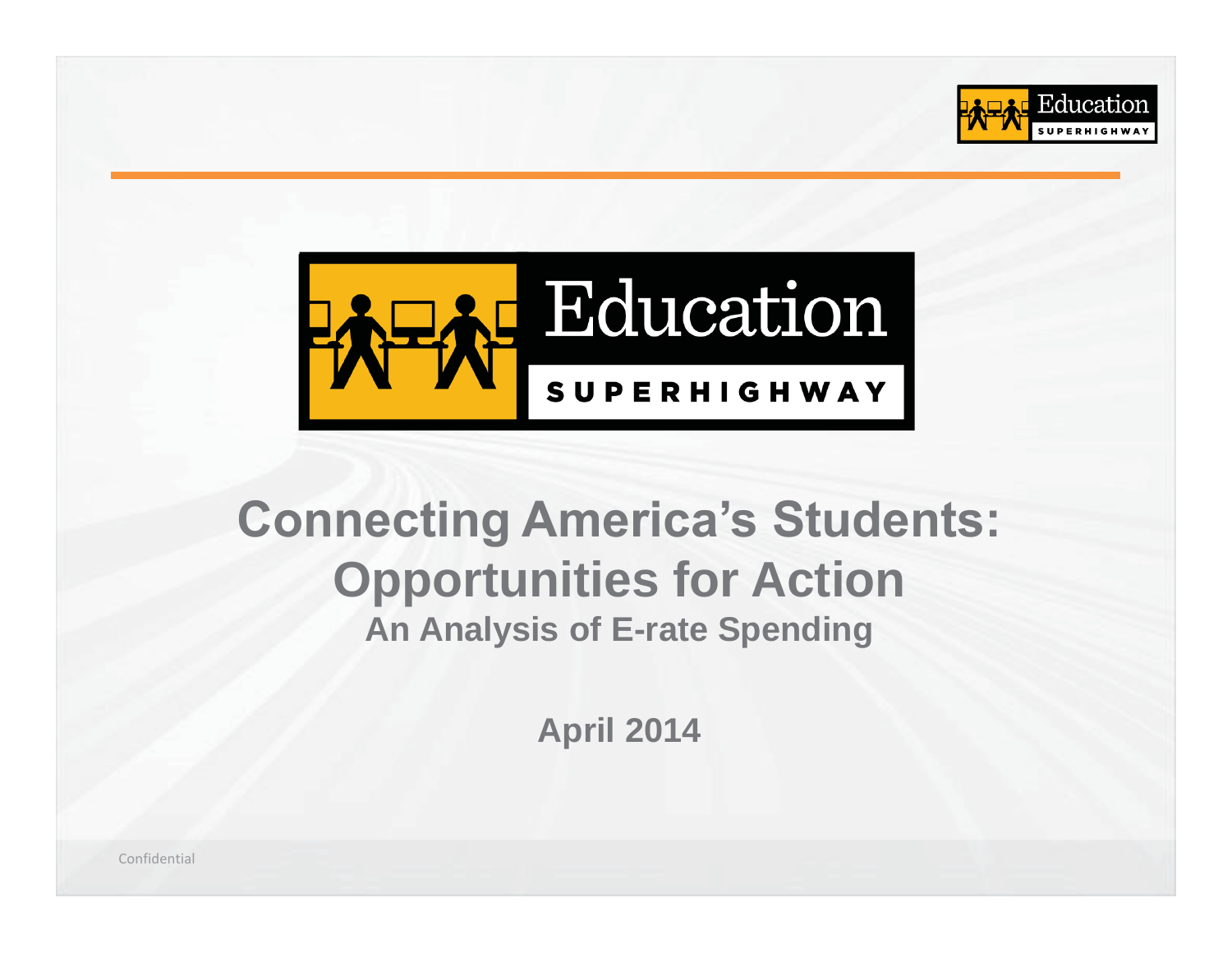## **Agenda**



- •Data Sample and Collection Process
- •Where We Stand vs. ConnectED Goals
- •**What Drives the Connectivity Gap**
- $\bullet$ Opportunities to Accelerate Progress to 99% in 5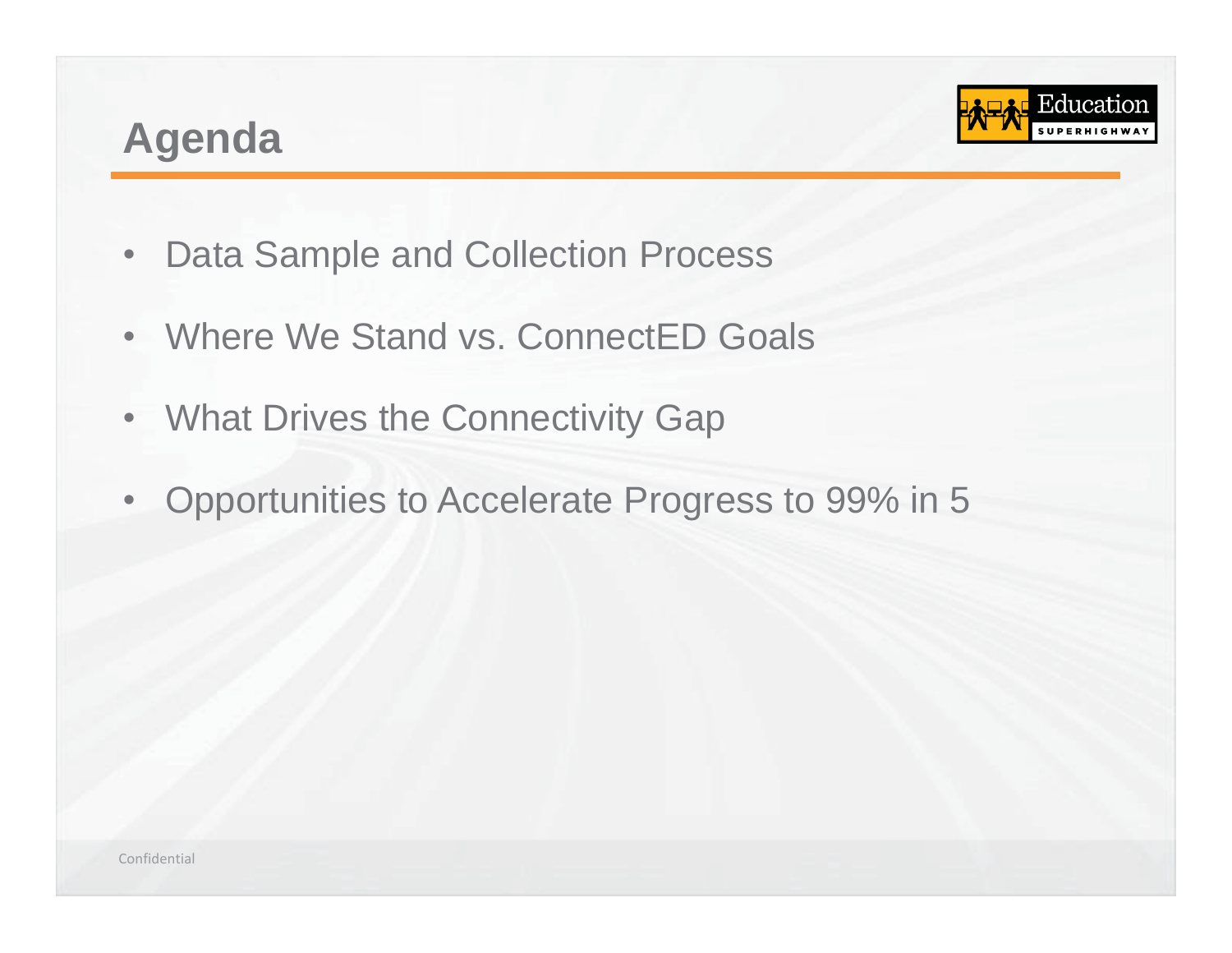# **Key Takeaways**



#### •**40 million students lack adequate access to high-speed broadband**

- Wealthiest districts are twice as likely to meet the current ConnectED goals
- Poorest districts are 30% less likely to meet the current ConnectED goals
- Rural schools are more than twice as likely to be without access to fiber
- $\bullet$  **Affordability is the #1 challenge to meeting the ConnectED goals** 
	- Schools meeting the current ConnectED goals pay 1/3 the price
	- Schools meeting the current ConnectED goals budget 450% more per student
- • **Focusing E-rate on broadband allows 96% of schools to meet today's Internet access and WAN standards** 
	- Would not provide sufficient resources to meet LAN / Wi-Fi goals
- • **Meeting the five year ConnectED goals will likely require both lower prices and more resources** 
	- Migrate to fiber
	- Purchase at scale
	- Take advantage of competition
	- Take local initiative to create more broadband options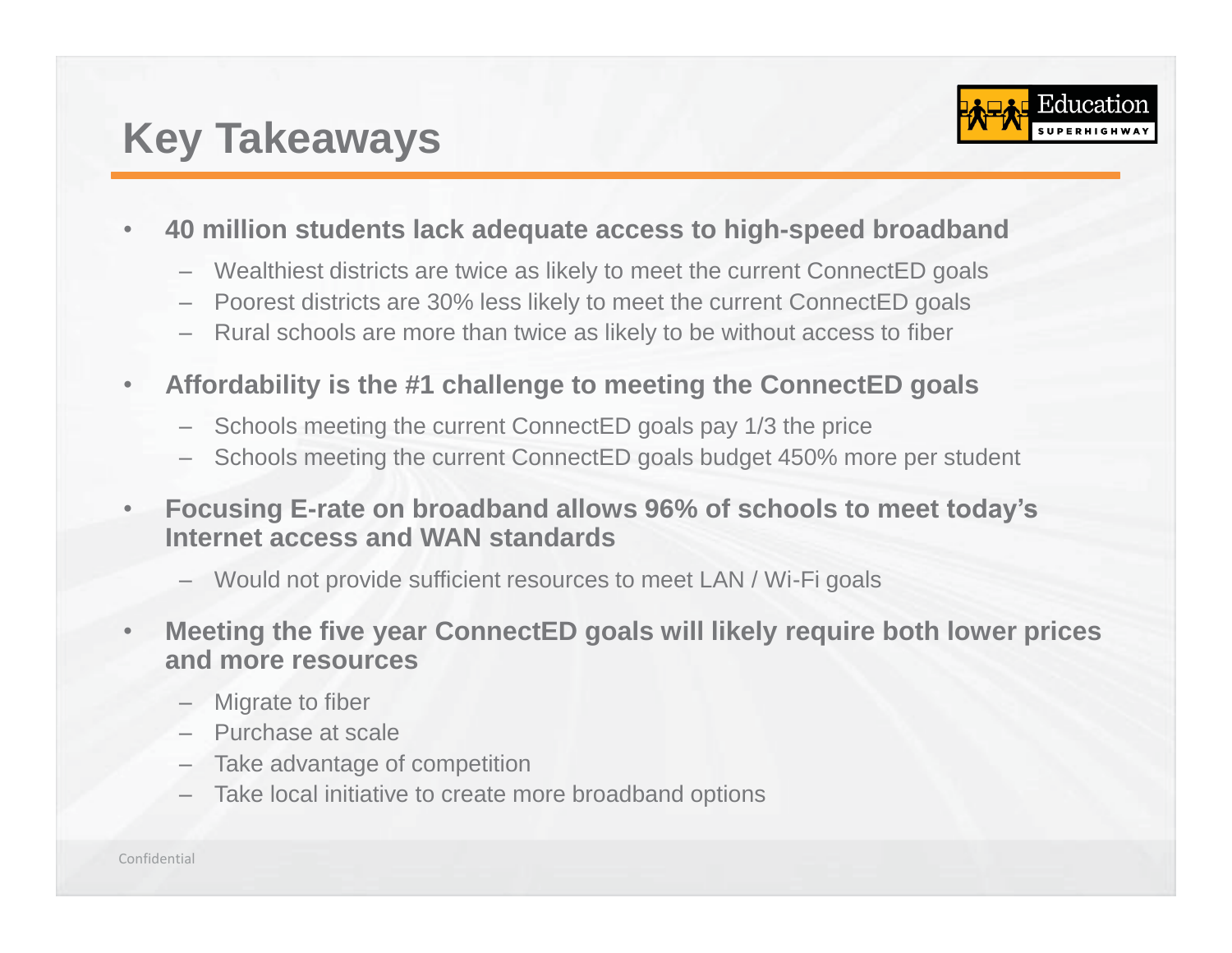## **The Data**



*Final Item 21 data sample represents ~11,000 schools & ~6M students across 45 states* 

#### **Total Item 21 sample:**

- •1,044 public school districts
- •\$468M pre-discount spending
- •\$363M funding requested

#### **Priority 1 sample:**

- •1,039 public school districts
- •\$263M pre-discount spending
- •\$188M funding requested
- • Analysis assumes 95% of districts benefit from E-rate and receive an average discount of 70%  $\rightarrow$  overall E-rate discount of 66.5%
- • Analysis extrapolates data sample to \$2.38B funding cap for Funding Year 2013 and national population of ~100,000 public K-12 schools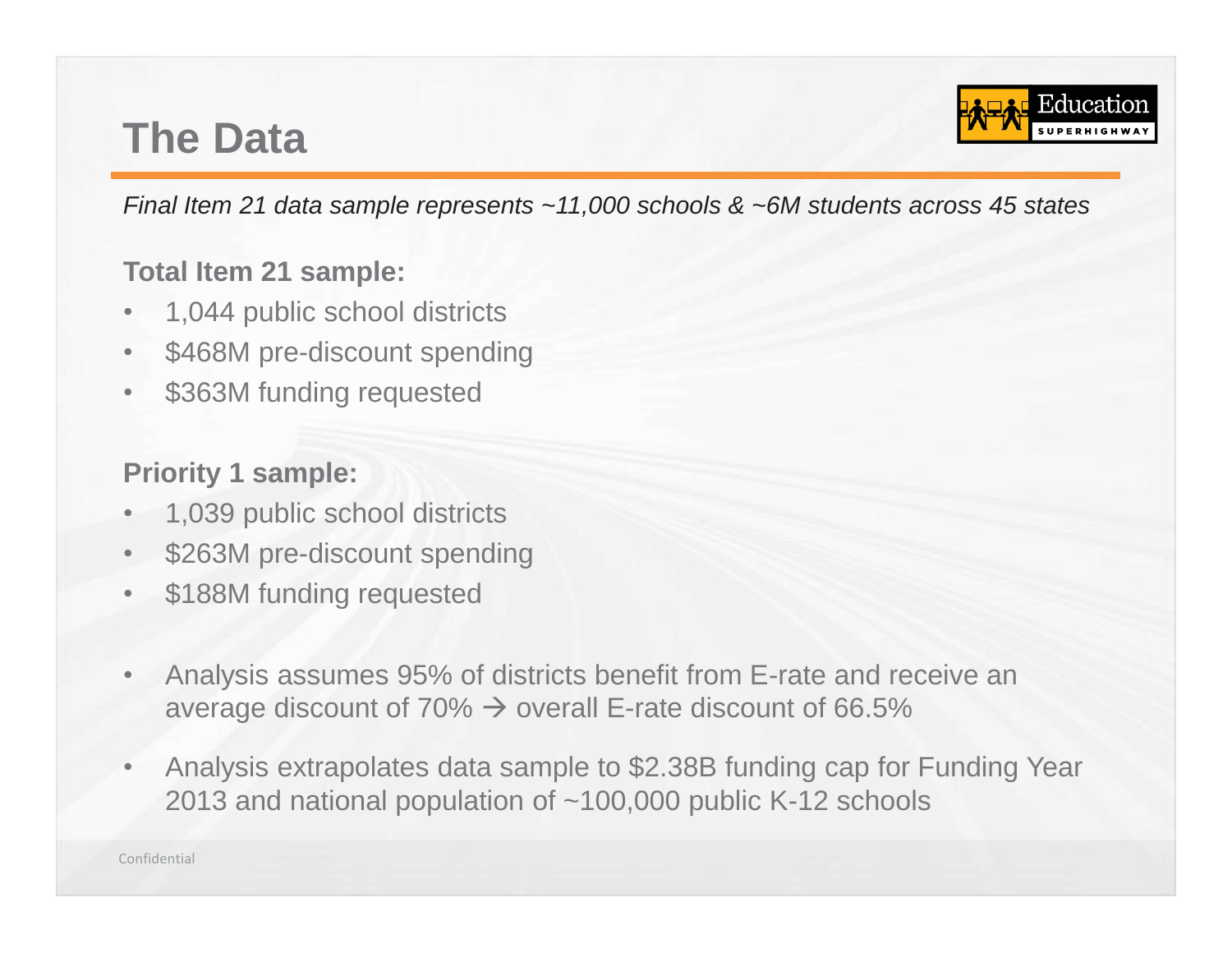# **Data Collection and Coding Process**



*Key steps to collect and analyze E-rate Form 471 Item 21 attachment data* 

| <b>Data Collection</b>            | • Collect Item 21s from schools, districts and consortia                                                            |
|-----------------------------------|---------------------------------------------------------------------------------------------------------------------|
| <b>Data Check</b>                 | • Check that all Item 21 attachments have been received based<br>on submitted Form 471 Application Numbers and FRNs |
| $\mathbf{3}$<br><b>Data Input</b> | • Input every line item into a protected database                                                                   |
| 4                                 | • Categorize each line item into ESH-specific subcategories and                                                     |
| <b>Data Categorization</b>        | service/product types and highlight those that are unclear                                                          |
| 5 <sup>5</sup>                    | • Clarify ambiguous line items by emailing and/or calling school                                                    |
| <b>Data Clarification</b>         | district contacts                                                                                                   |
| $6 \overline{6}$                  | • Match sample to actual E-rate distribution by district size and                                                   |
| <b>Data Analysis</b>              | geography                                                                                                           |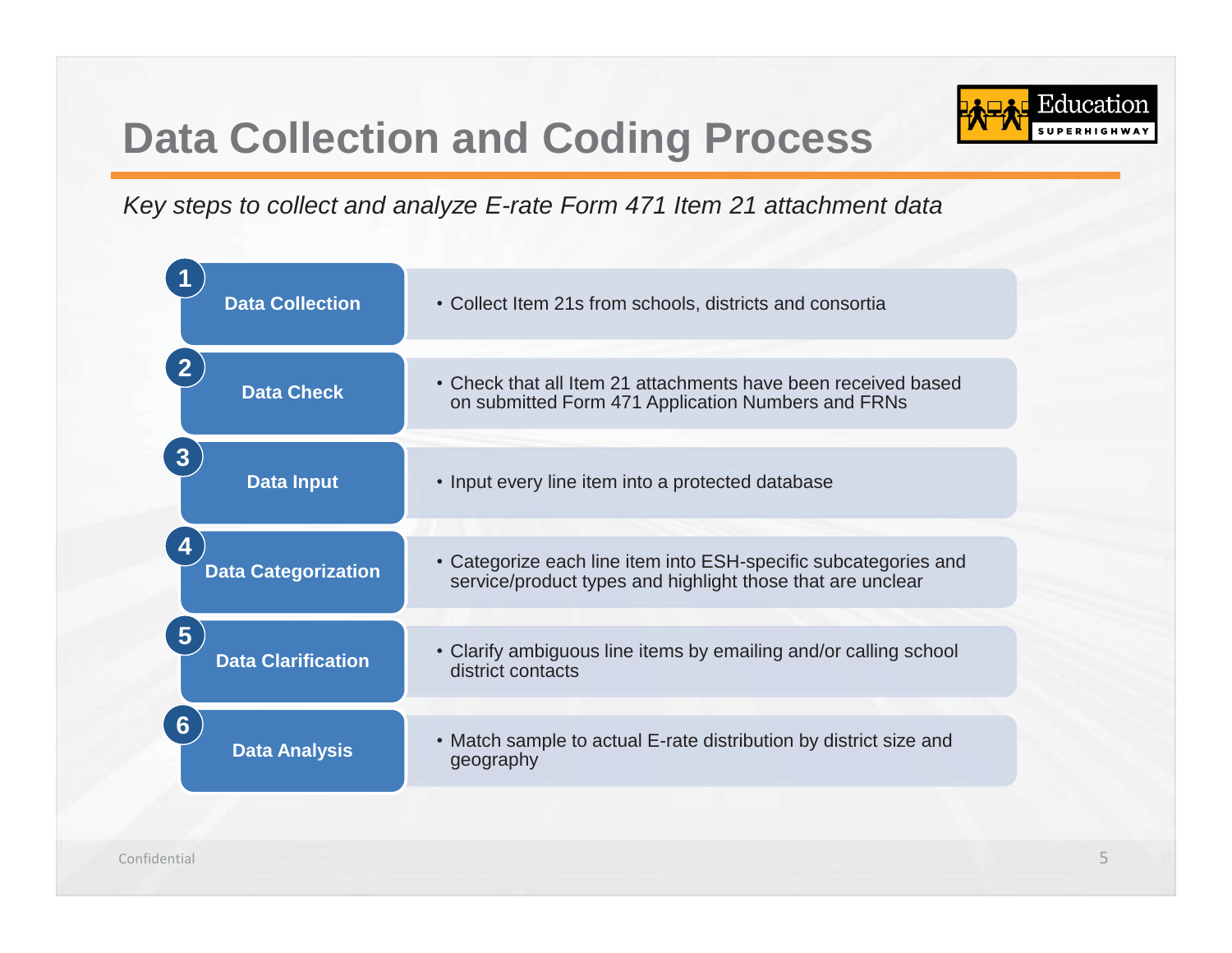# **ConnectED Goals in Practice**



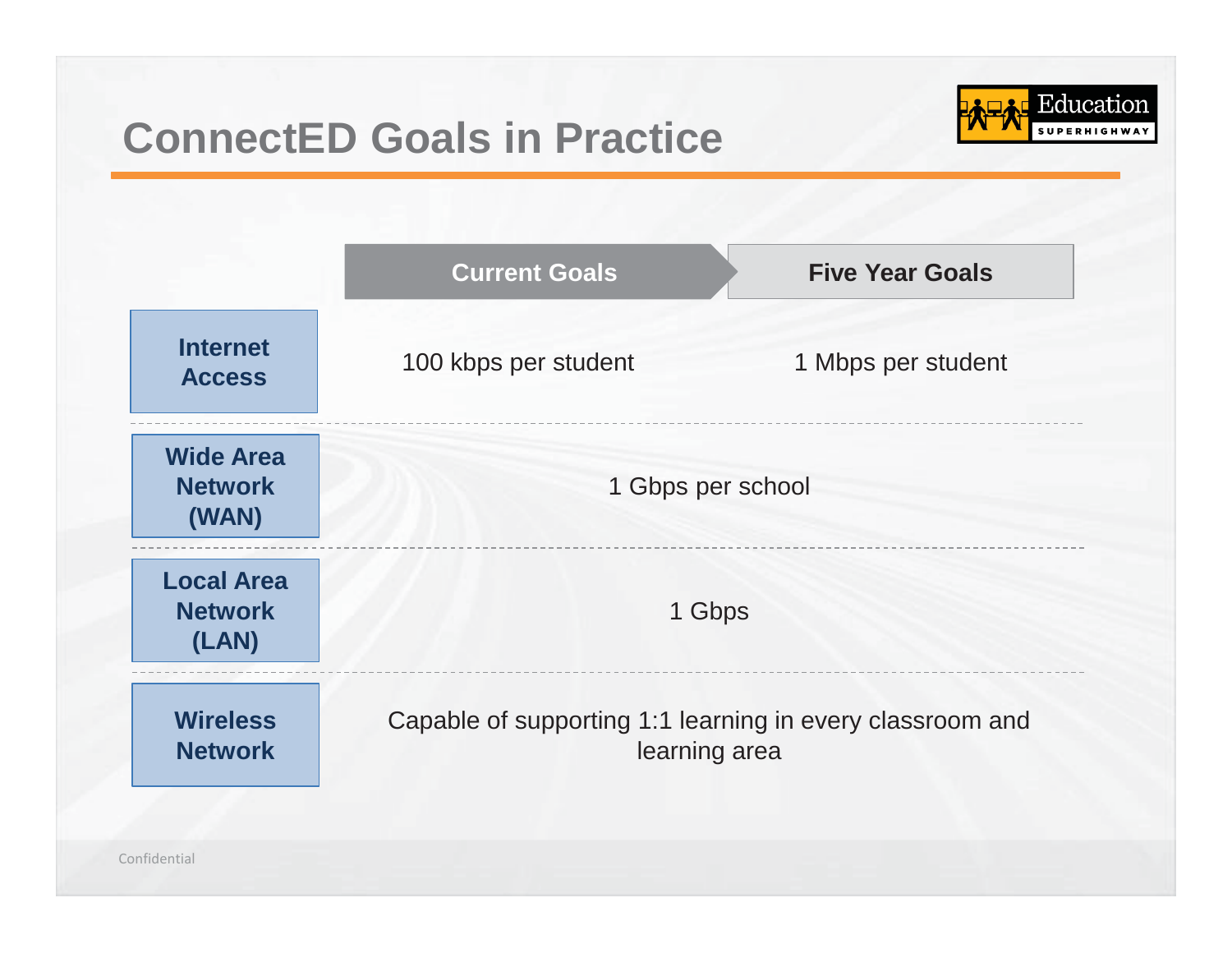# **Where We Stand (SchoolSpeedTest)**

Education **SUPERHIGH** 

*It will take 7 years to reach the current ConnectED goals, by which time schools will need 10x more bandwidth* 



#### **Percent of schools not meeting Current Goals**

Source: EducationSuperHighway National SchoolSpeedTest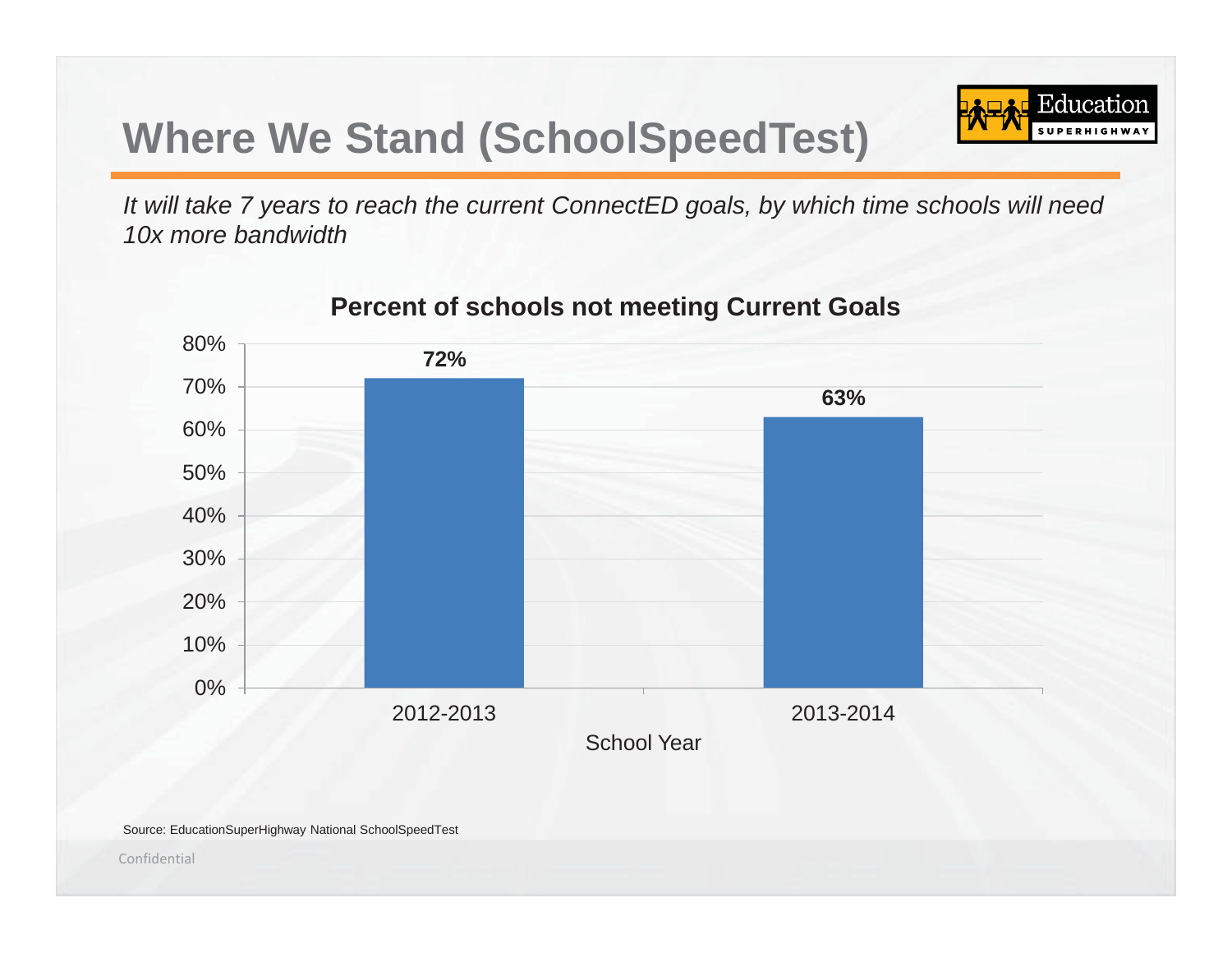# **Where We Stand (Item 21 Analysis)**



*The vast majority of districts are not purchasing enough bandwidth to meet Current Goals* 

100%**91% 80%** 80%**Percent of schools**  Percent of schools 60%40%20% 0%Not Meeting Current Not Meeting Five GoalsYear Goals

**Overall Network Readiness**

#### **Internet Access vs. WAN Readiness**

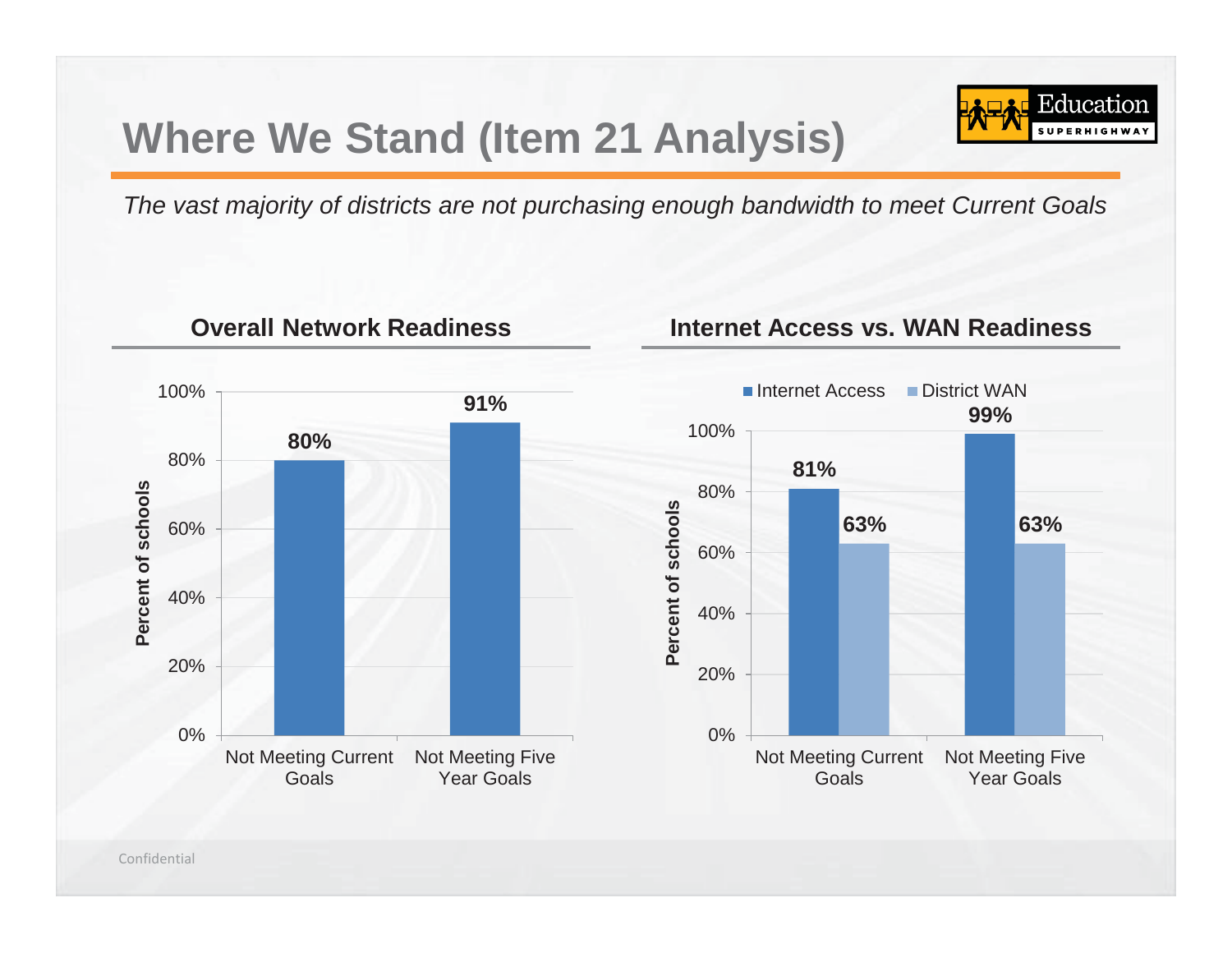# **How E-rate is Spent Today**



*\$1.1 billion is being spent on non-broadband legacy services that do not support learning* 



#### **Current Annual E-rate Spend (\$M)**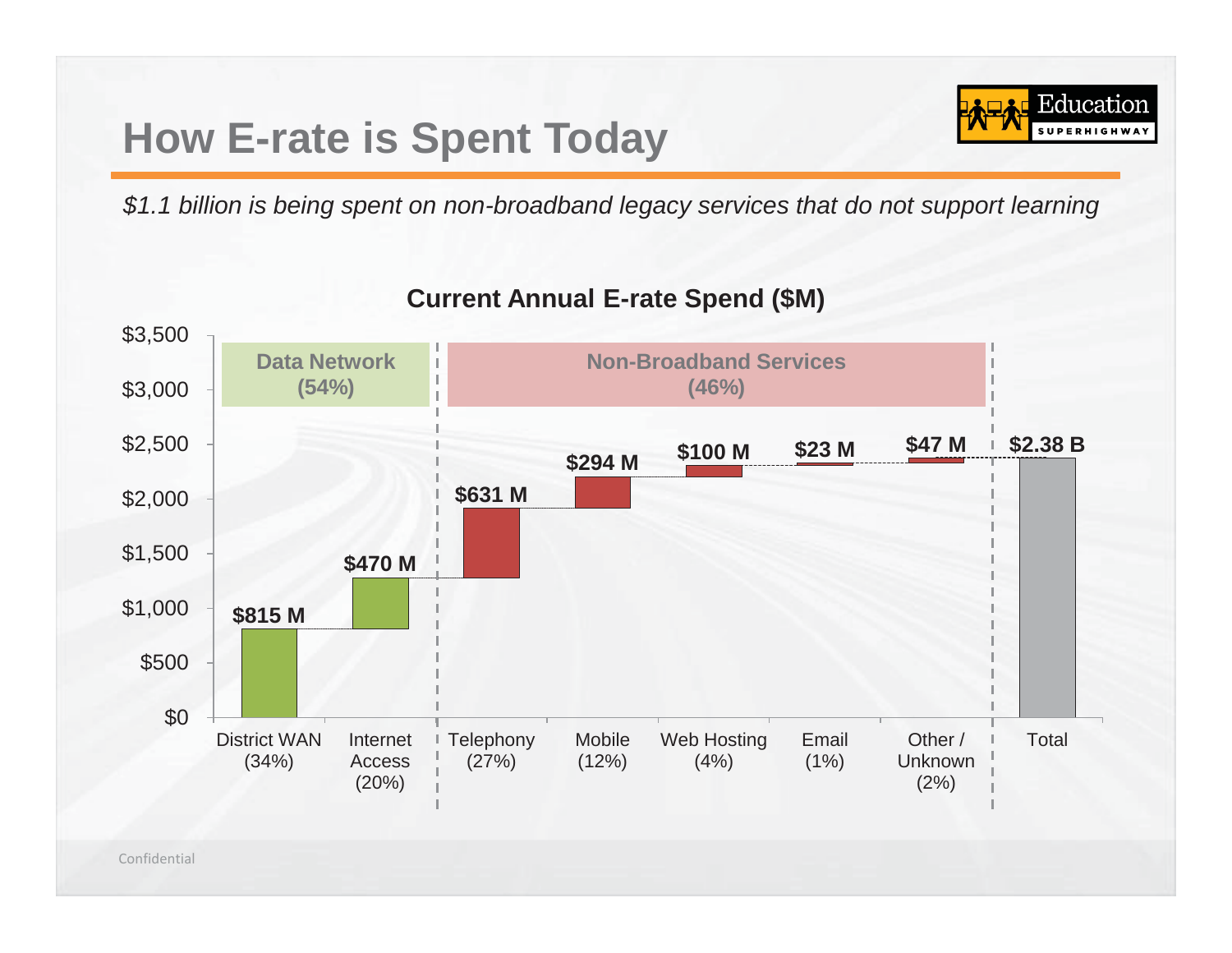# **What Drives the Connectivity Gap**

Education

*Key Issues:* 

- •**1**  Access to fiber
- •**2**  Affordability and district resources
- •**3**  Scale of procurement
- •**4** Effectiveness of procurement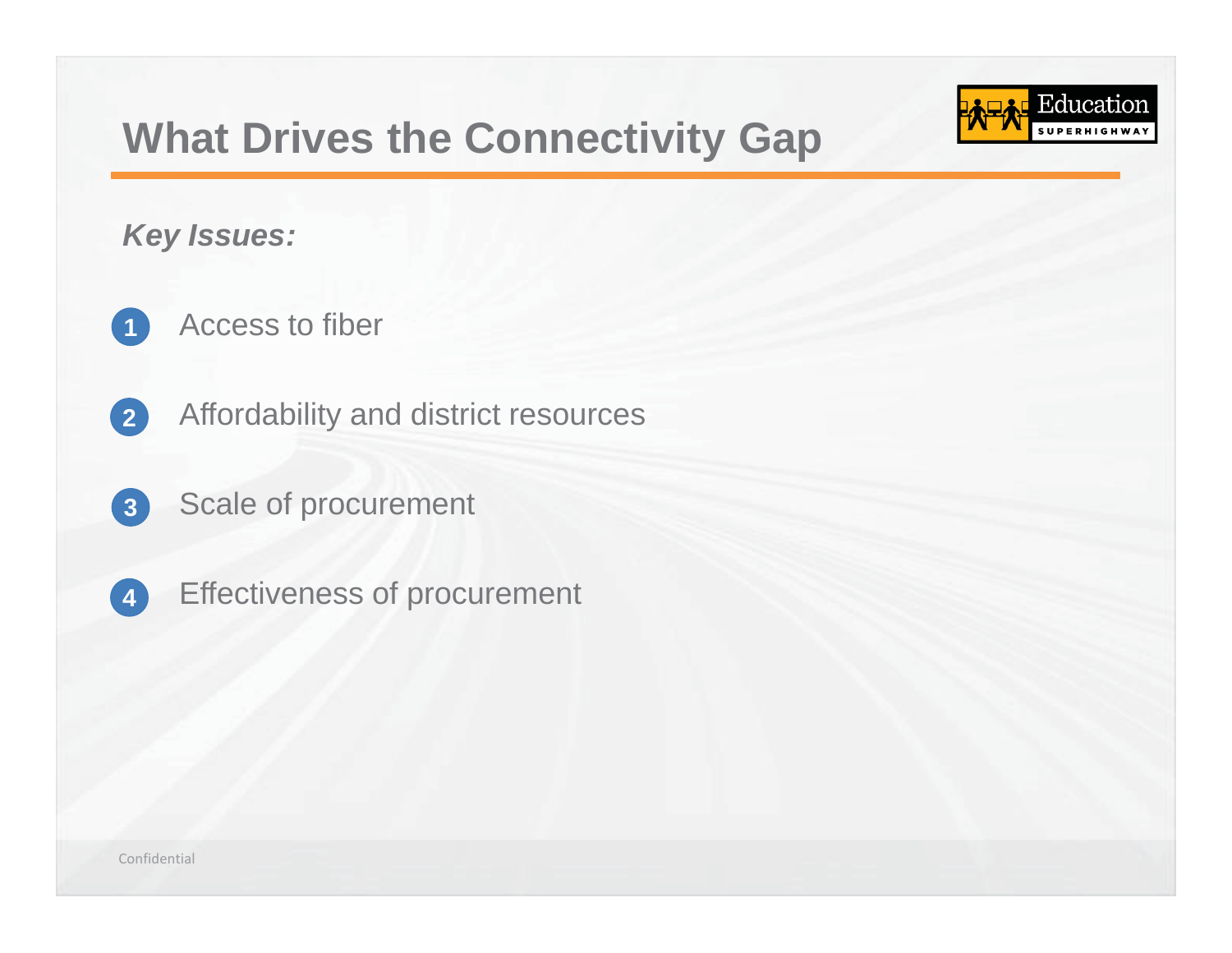## *Issue 1:* **Access to Fiber**

*Only fiber can meet the needs of 98% of schools in five years* 



#### **Percent of schools served\***

Education **SUPERHIGHW** 

\*Based on common commercially available maximum speeds of various technologies.

\*\*Fixed wireless (max capacity 1 Gbps) can serve an additional 41% of schools today and 16% of schools in five years, however it is over 2x more expensive than fiber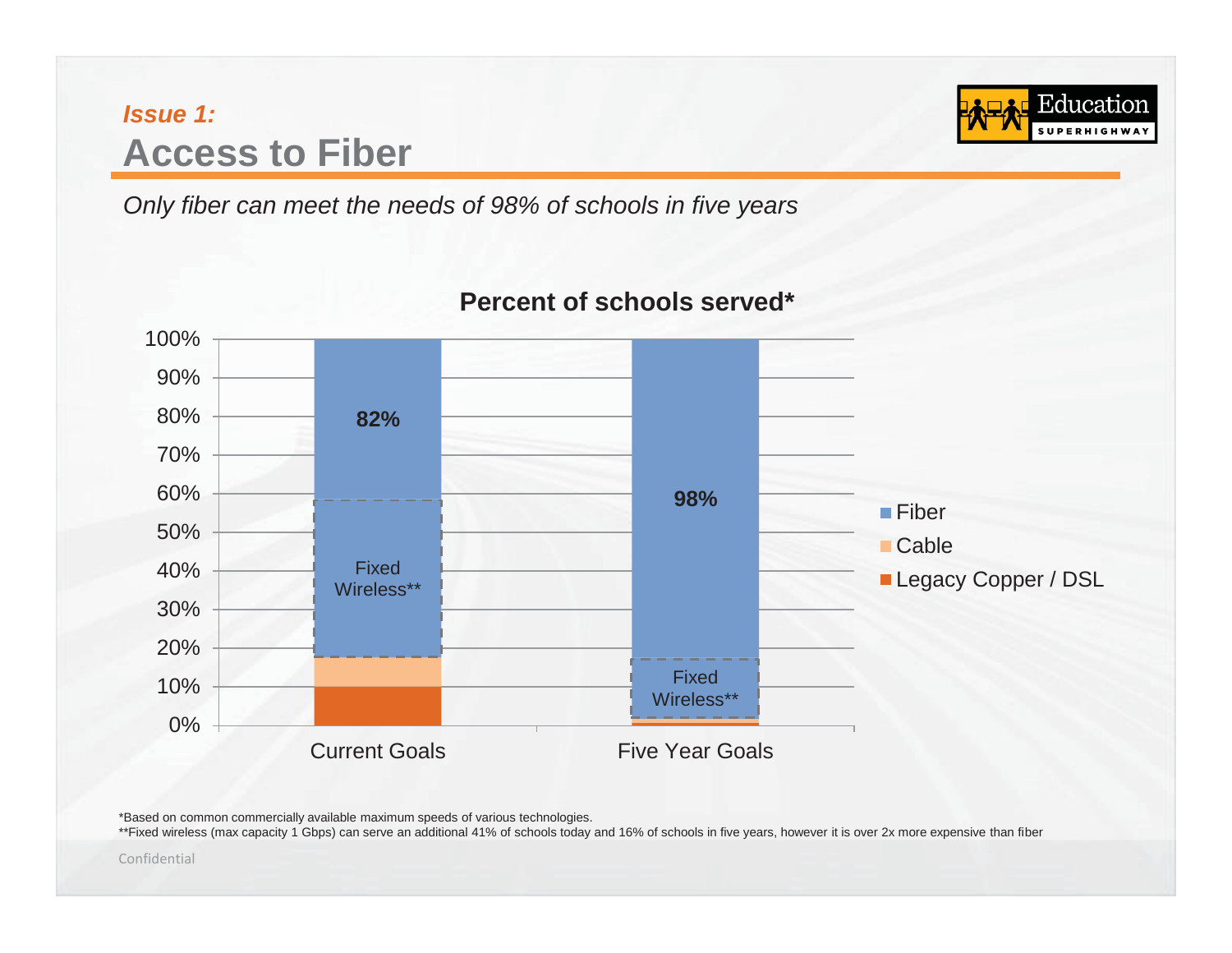## *Issue 1:* **Access to Fiber**



*Districts with access to fiber have 75% lower costs and ~9x more bandwidth* 

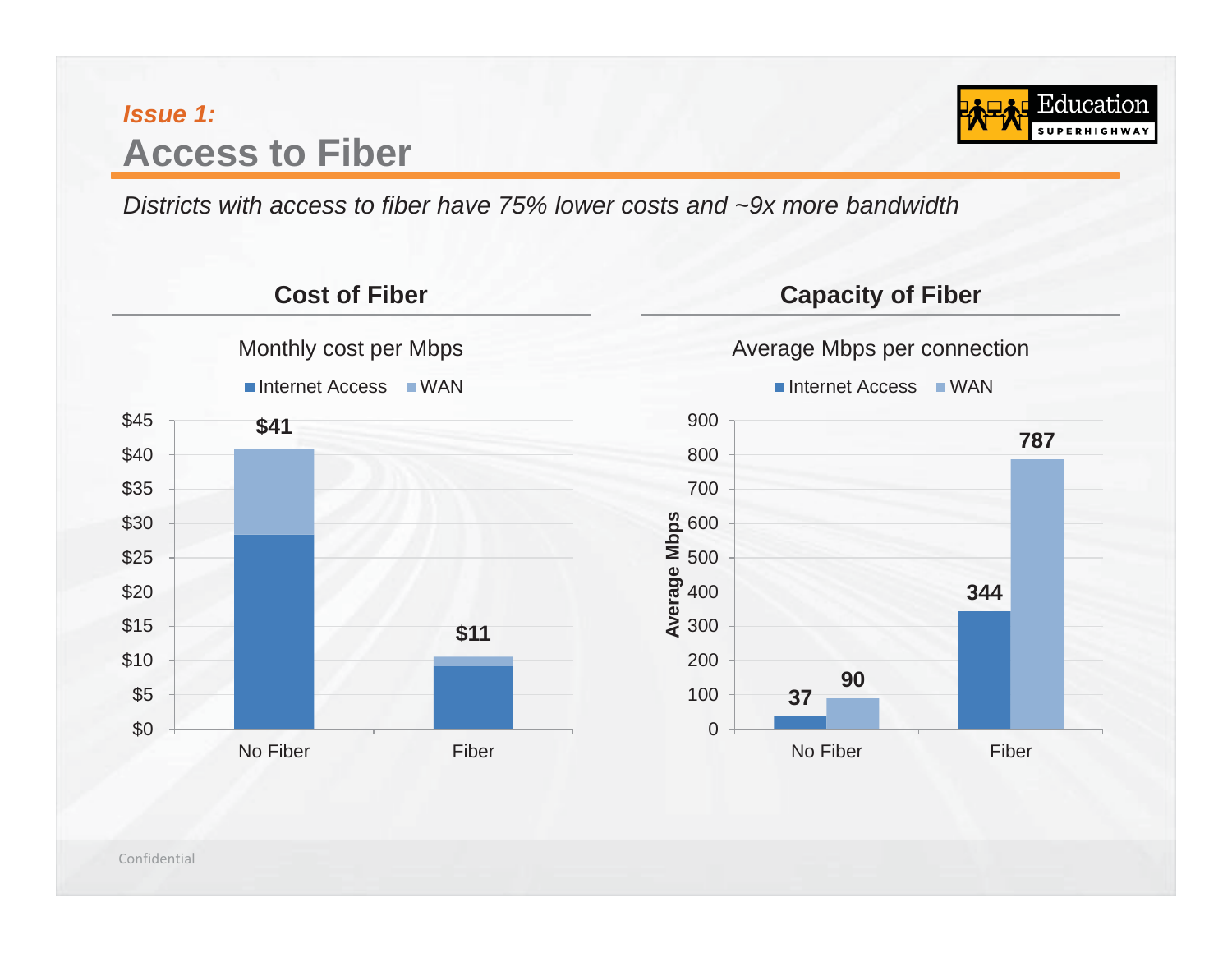

*Majority of schools with access to fiber still don't purchase enough bandwidth*

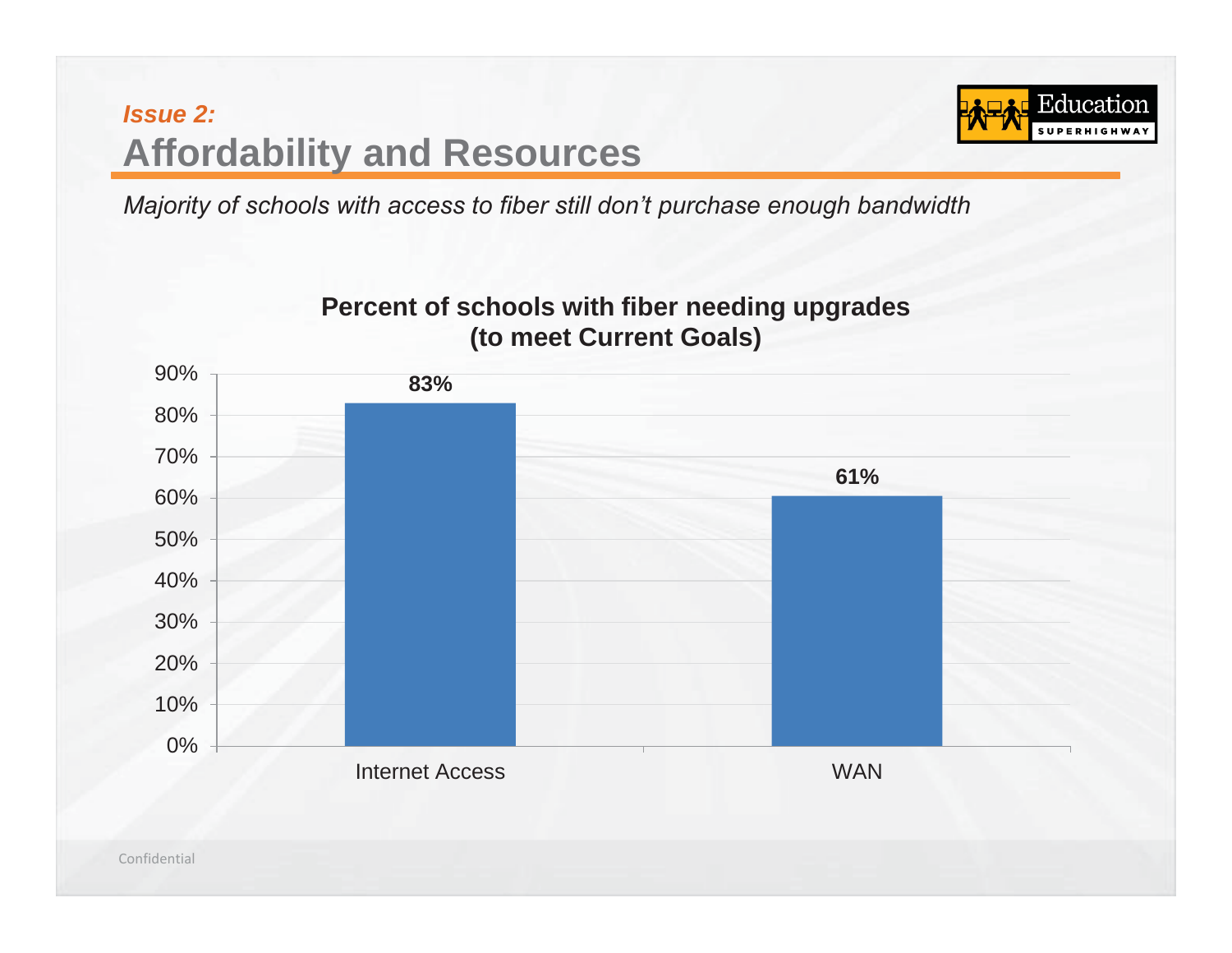

*Districts meeting Current Goals pay 1/3 the price of those that do not meet Current Goals* 

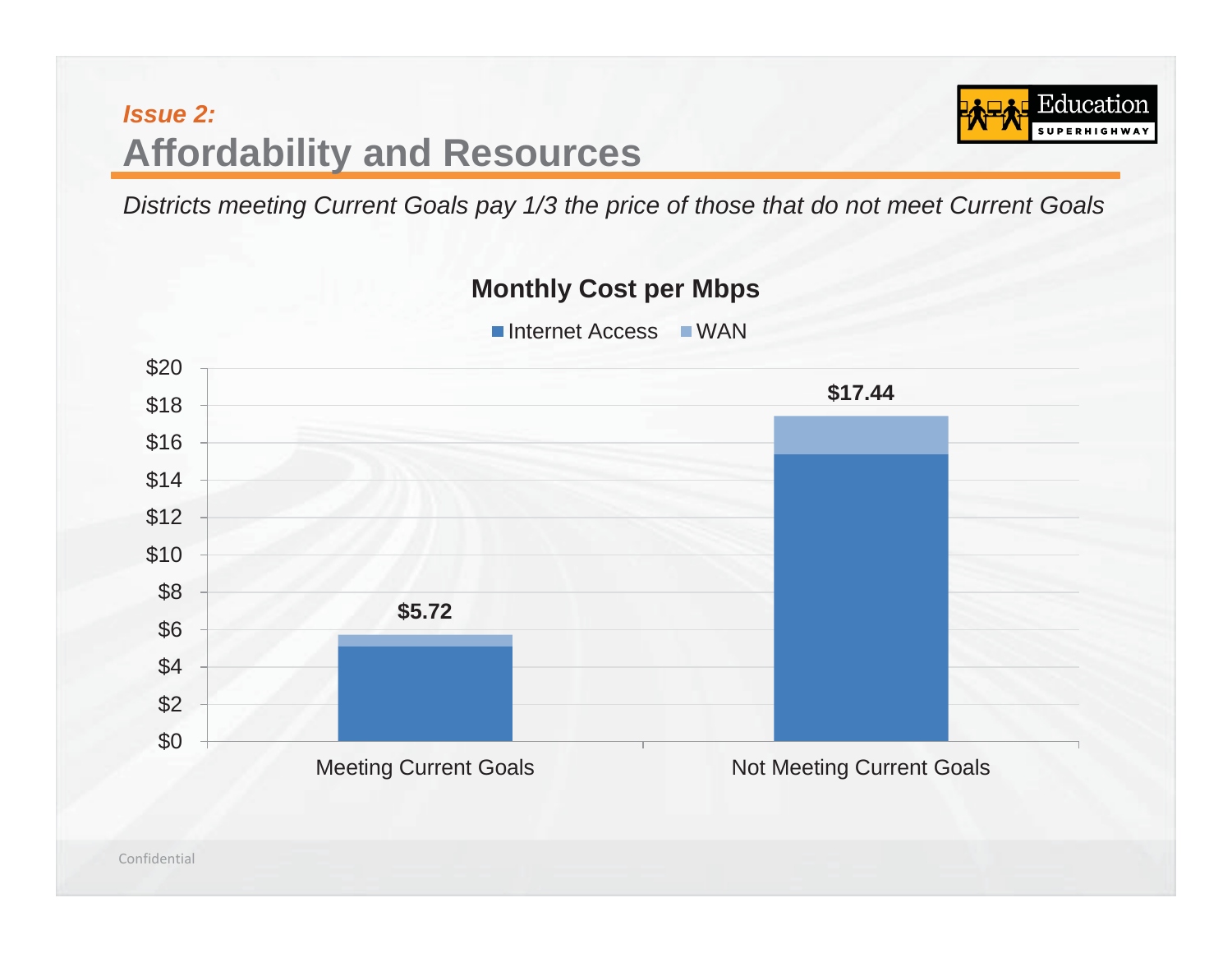

*Districts meeting Current Goals invest approximately 4.5 times more from their budgets for Internet access* 



#### **Annual district contribution per student**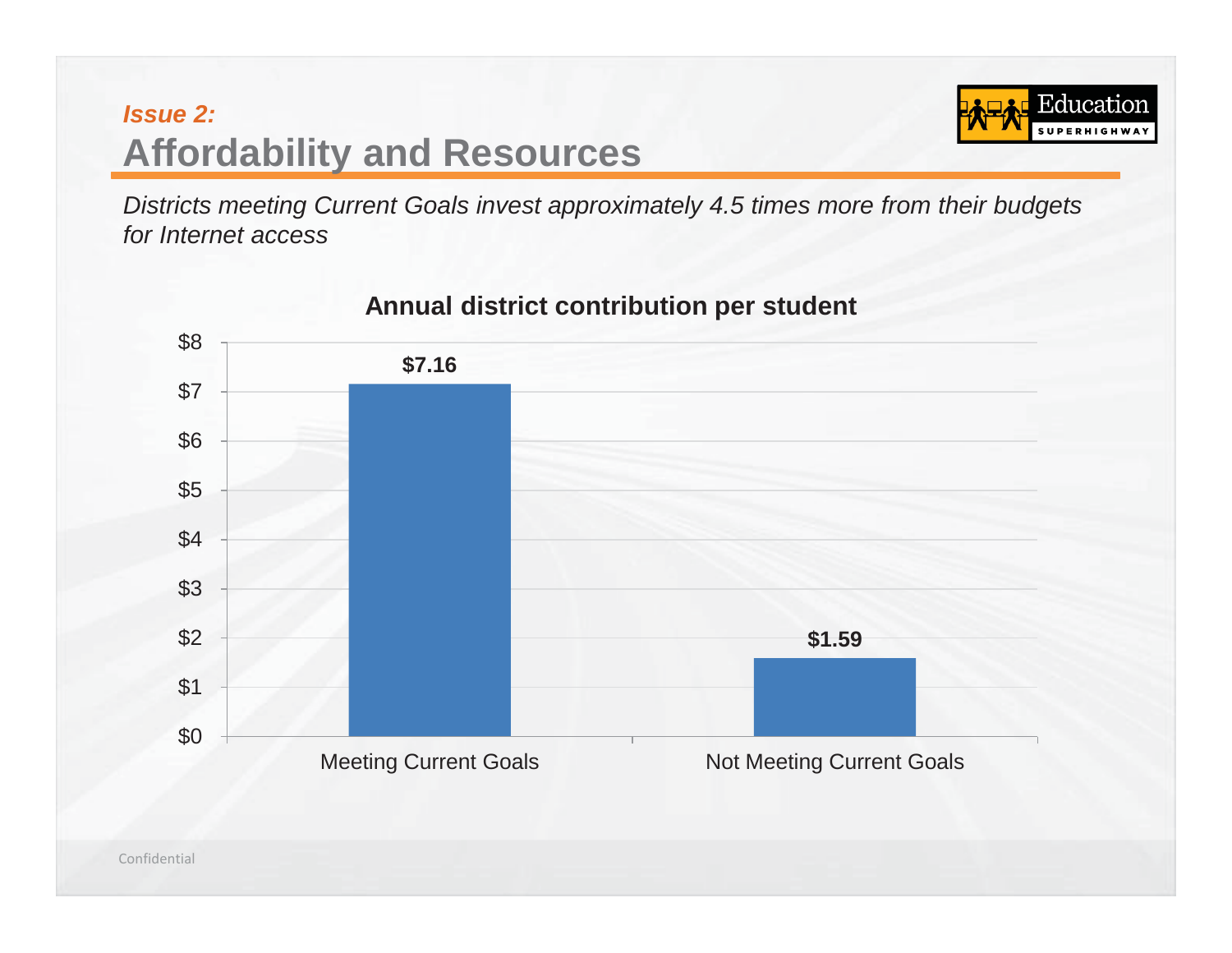

*Affluent schools are ~ 3x more likely to be meeting Current Goals than low-income schools* 



**Percent of schools meeting Current Goals**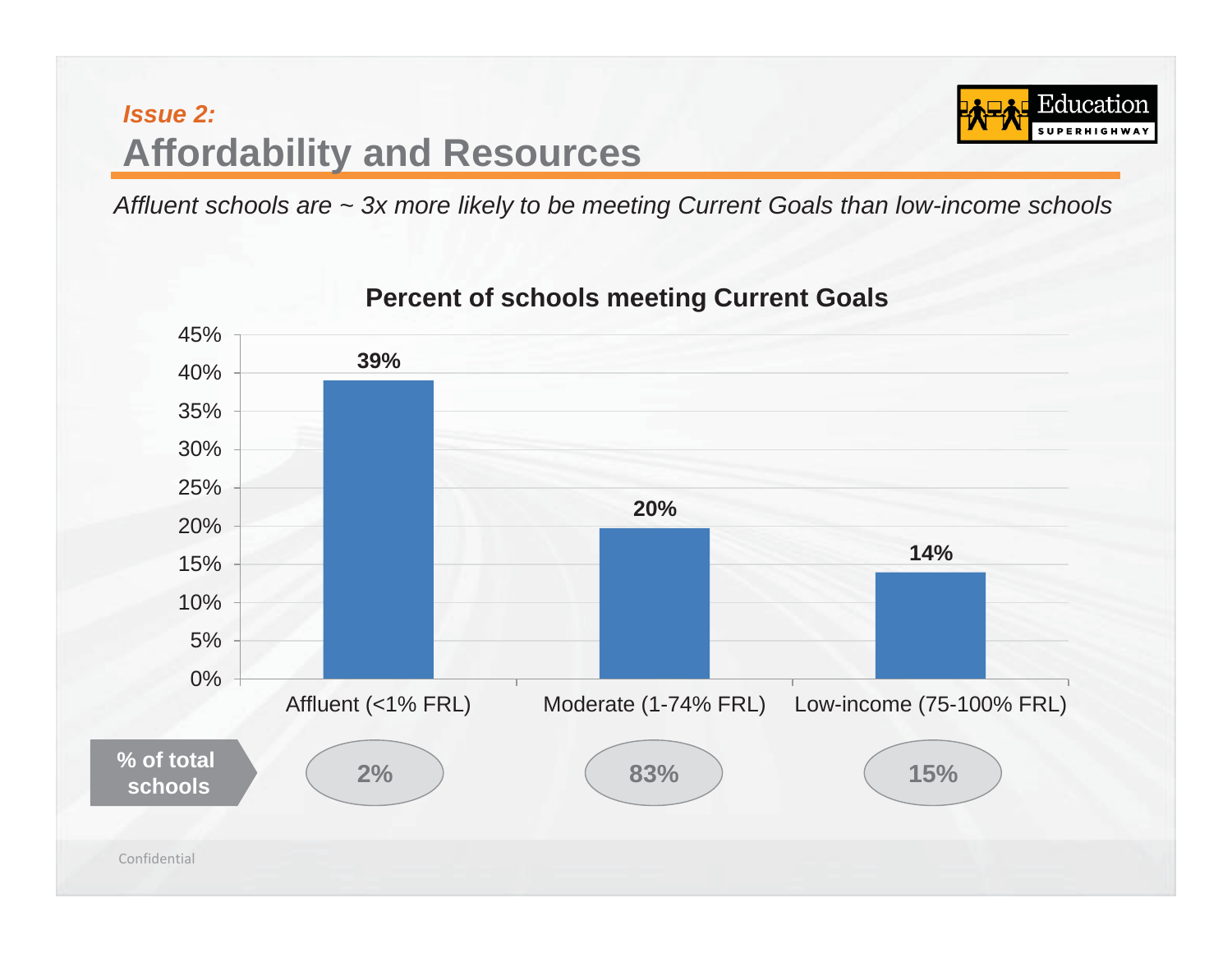## *Issue 3:*  **Scale of Procurement**



*Schools are purchasing too little bandwidth to take advantage of economies of scale* 



#### **Internet Access: Monthly cost per Mbps**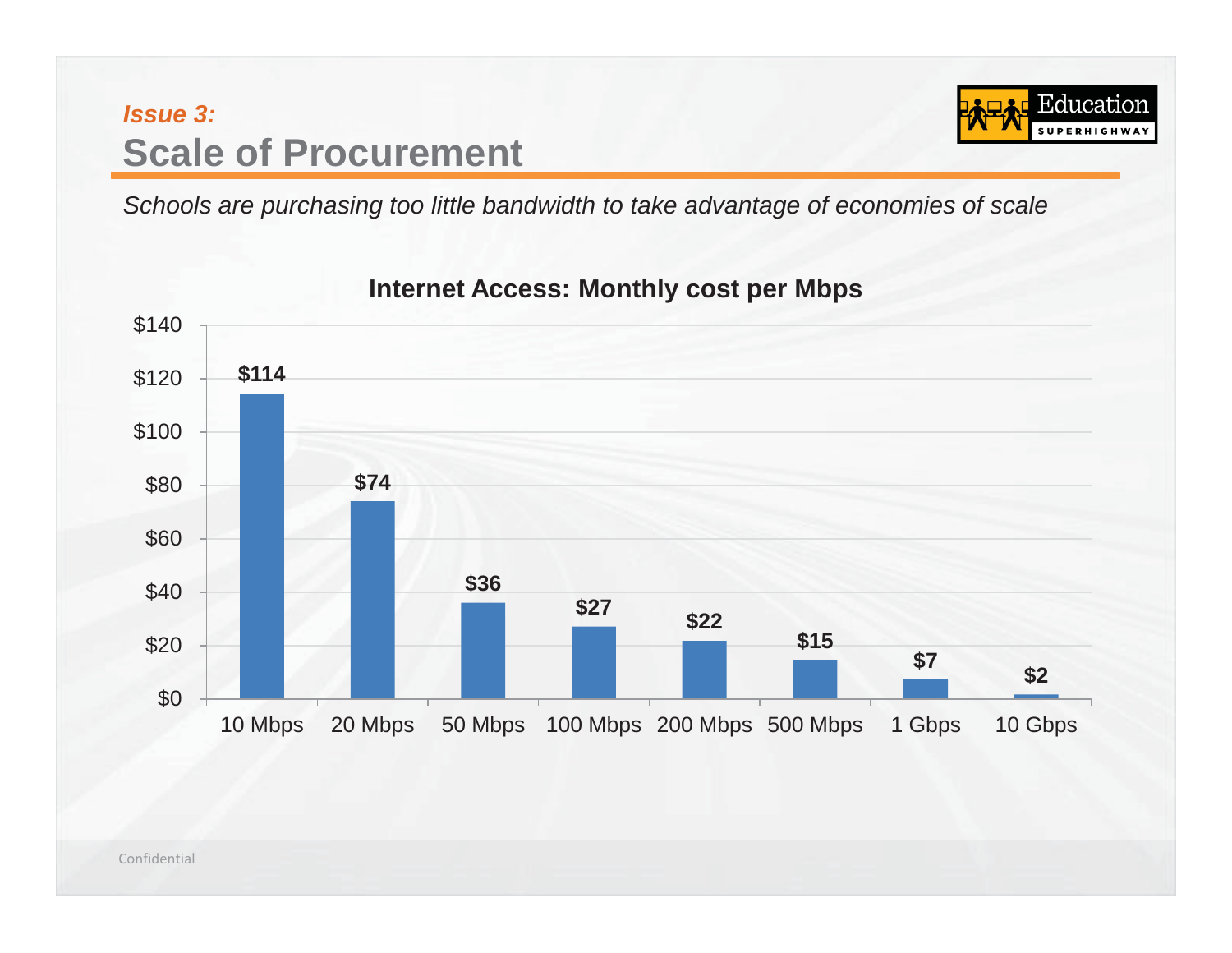## *Issue 3:*  **Scale of Procurement**



*WAN economies of scale are present in all geographic categories* 

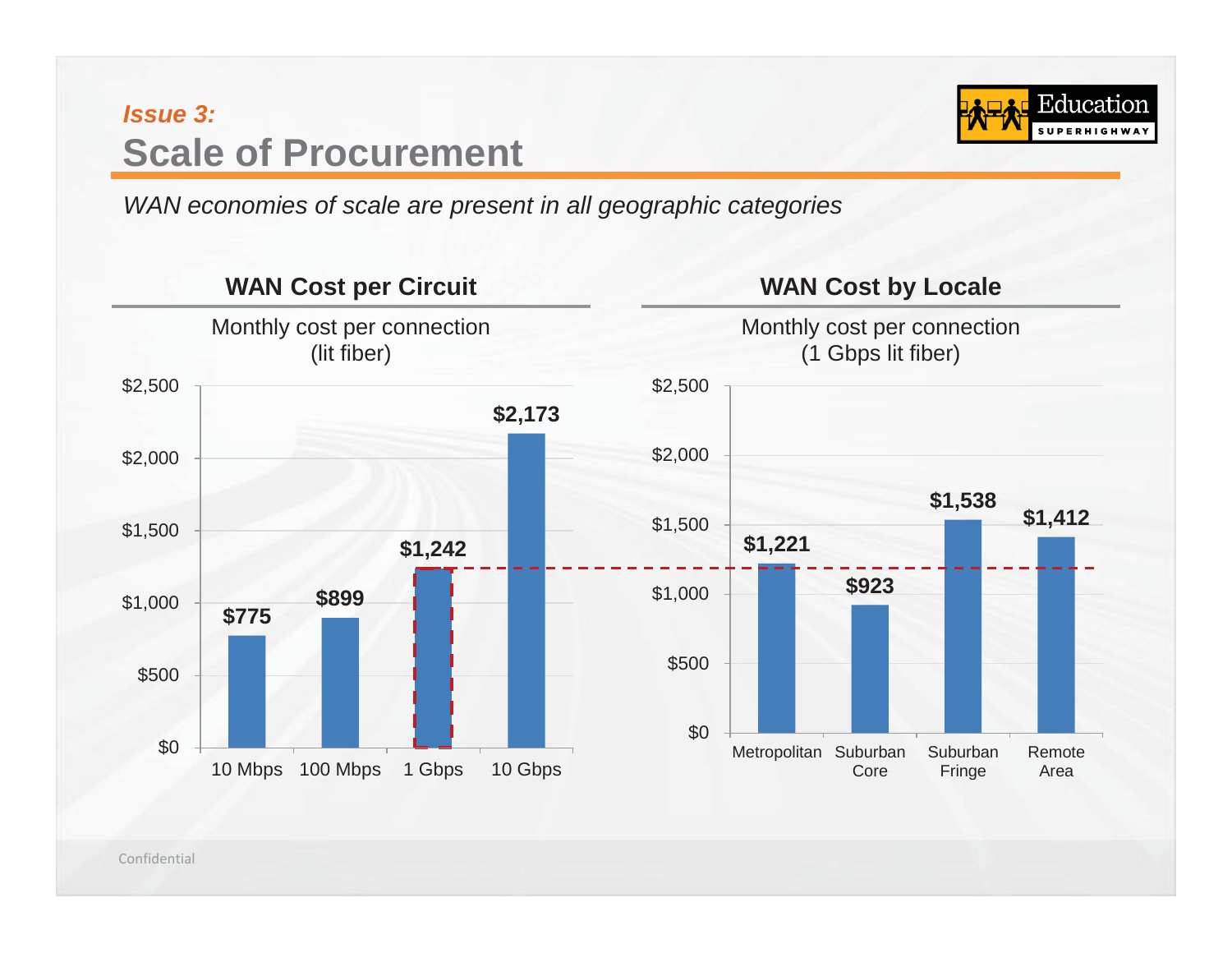## *Issue 4:* **Effectiveness of Procurement**

Education **SUPERHIGHW** 

*Median cost per Mbps is over six times higher than the top quartile* 



**Monthly cost per Mbps**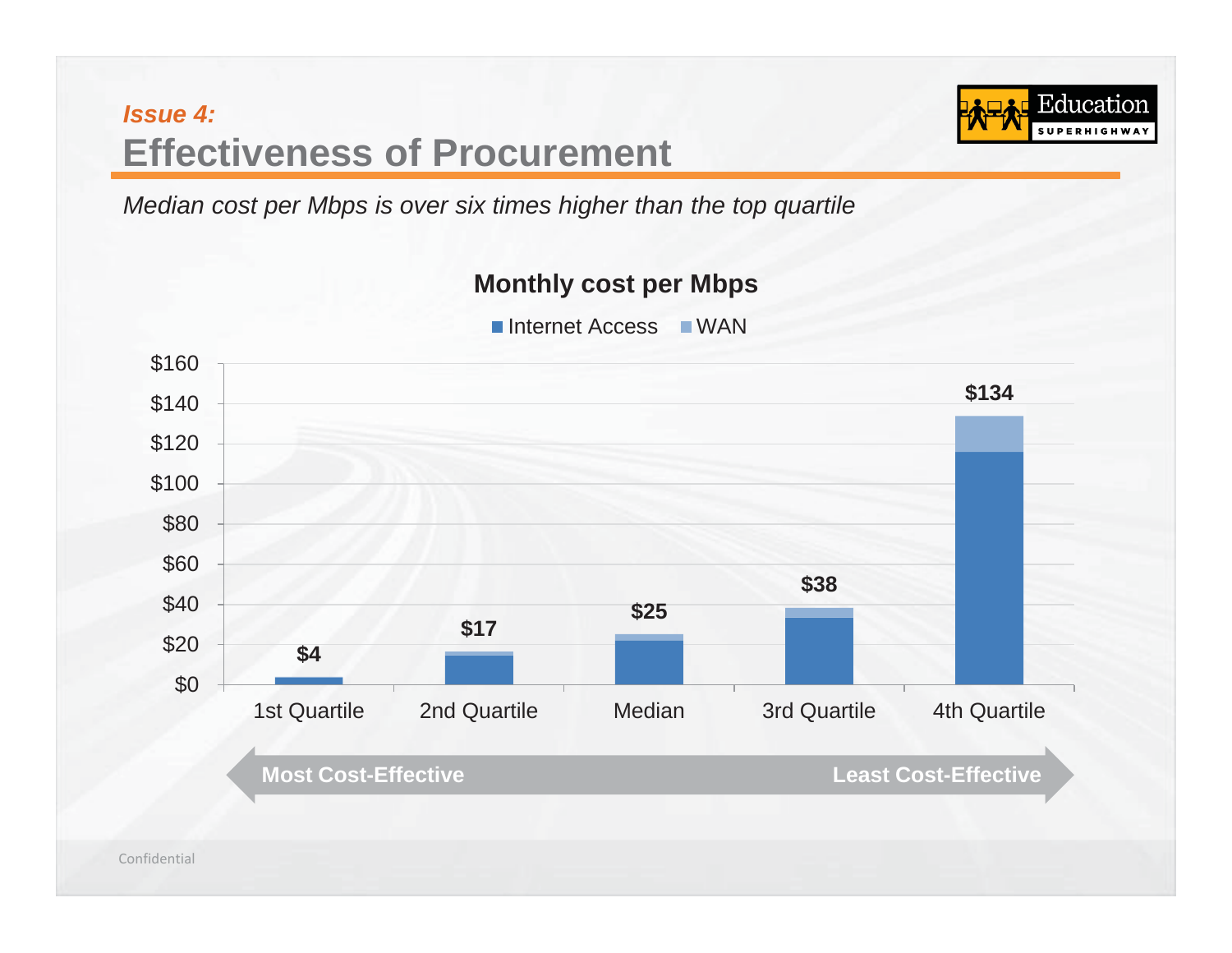## *Issue 4:* **Effectiveness of Procurement**



*Cost per Mbps varies even controlling for locale and speed* 

#### **Internet Access: Monthly cost / Mbps District WAN: Monthly cost / Mbps**



#### 100 Mbps, Metropolitan Areas

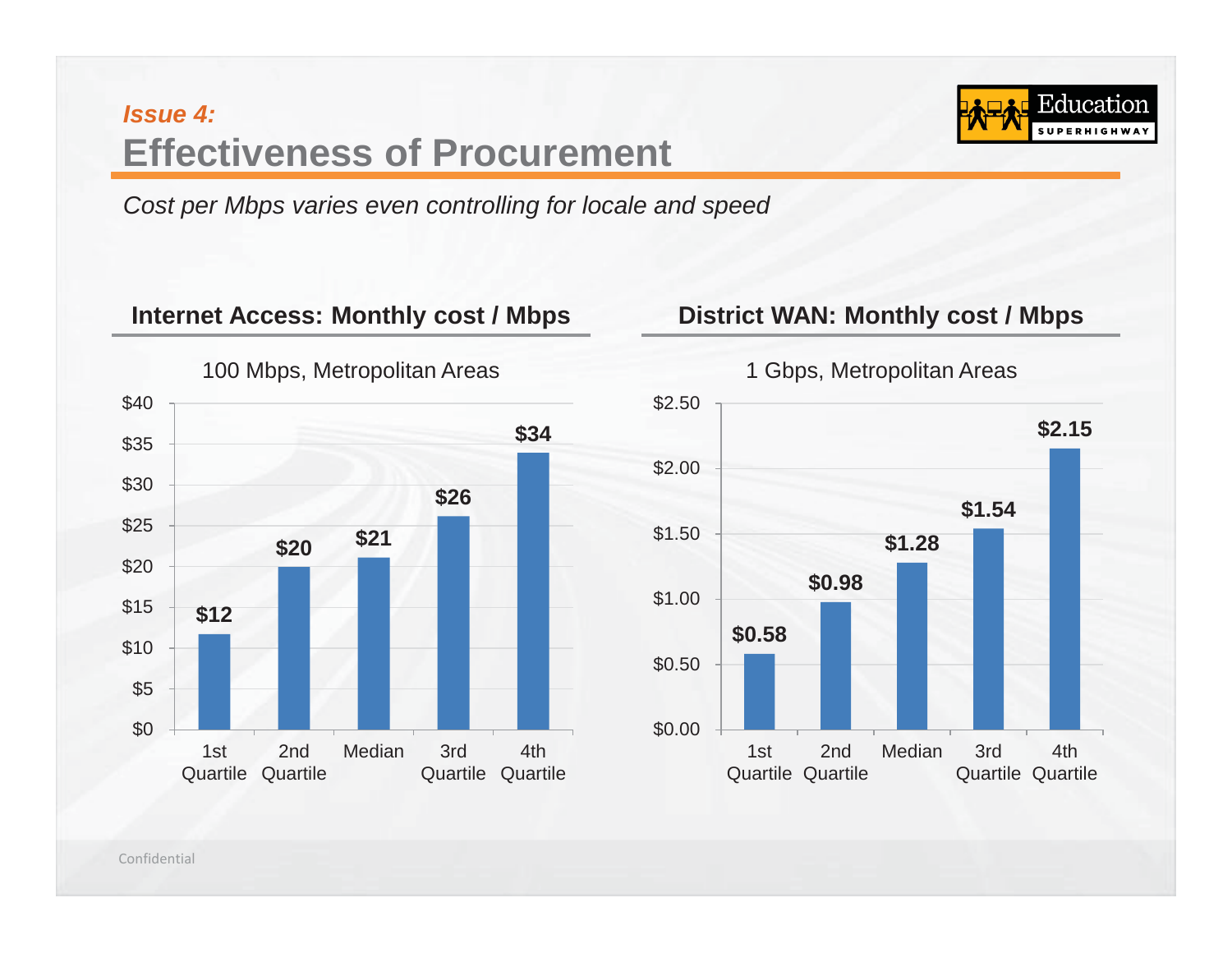# **How to Accelerate Progress to 99% in 5**

Education

#### *Accelerators:*

- •**1**  Connect schools to fiber
- •**2** Focus E-rate on broadband
- •**3**  Lower the cost of broadband
- •**4** Increase the E-rate funding cap

*Strategies must be pursued holistically to close the gap for all schools*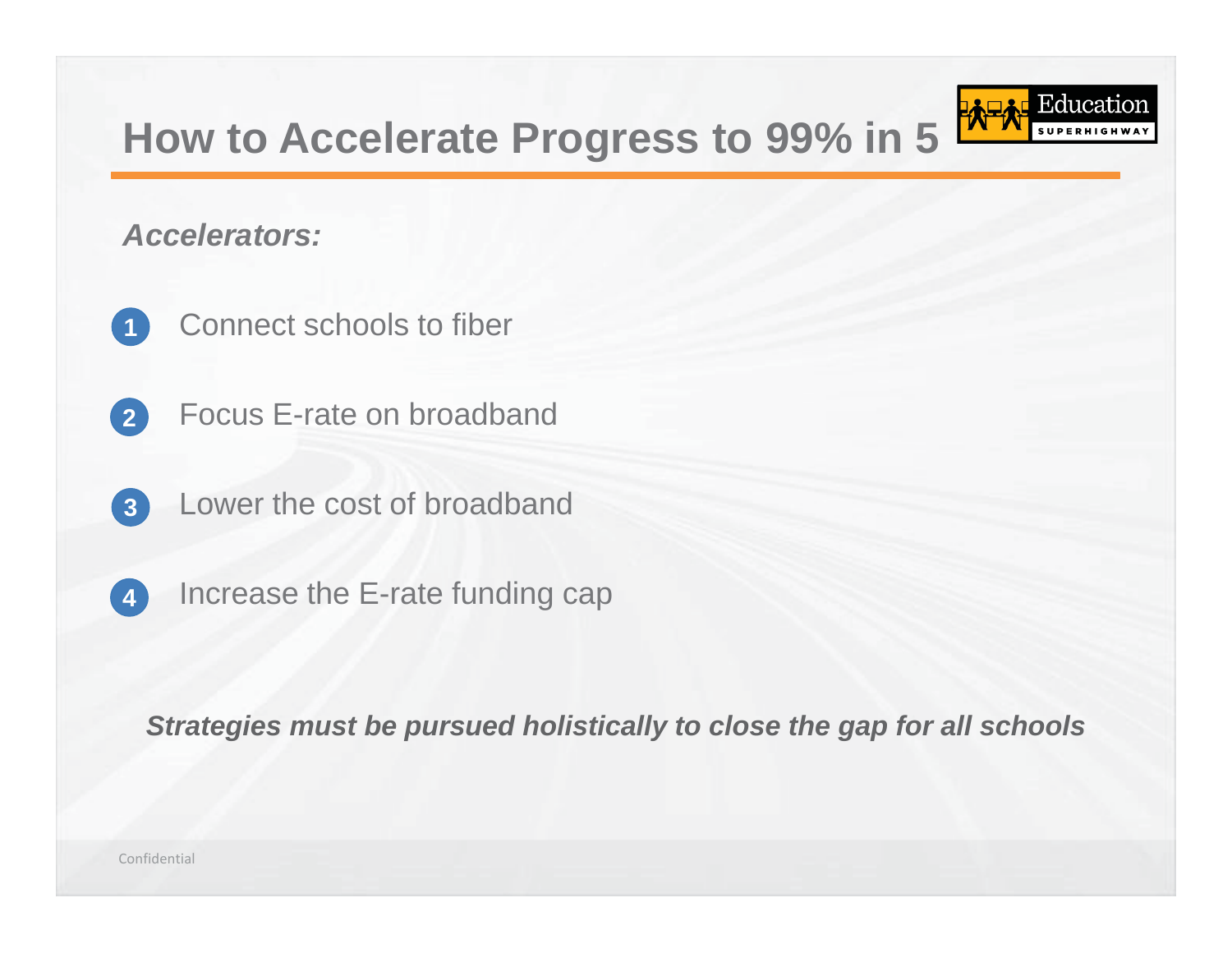### *Accelerator 1:***Connect Schools to Fiber**



- •**98% of schools will need fiber to meet the Five Year Goal**
- $\bullet$  **Cable modem is an effective option for small districts today** 
	- Median district meeting Current Goals on cable modem has 3 schools and ~500 students
	- Most schools served by cable companies use fiber
- $\bullet$  **Fixed wireless delivers 1 Gbps capacity, but at over 2x the cost** 
	- Internet Access: Fixed wireless costs \$73 per Mbps
	- WAN: Fixed wireless costs \$2,283 per circuit
- • **Mobile LTE is not an affordable wide-scale solution** 
	- At current rates, it would cost E-rate \$16B per year to serve all students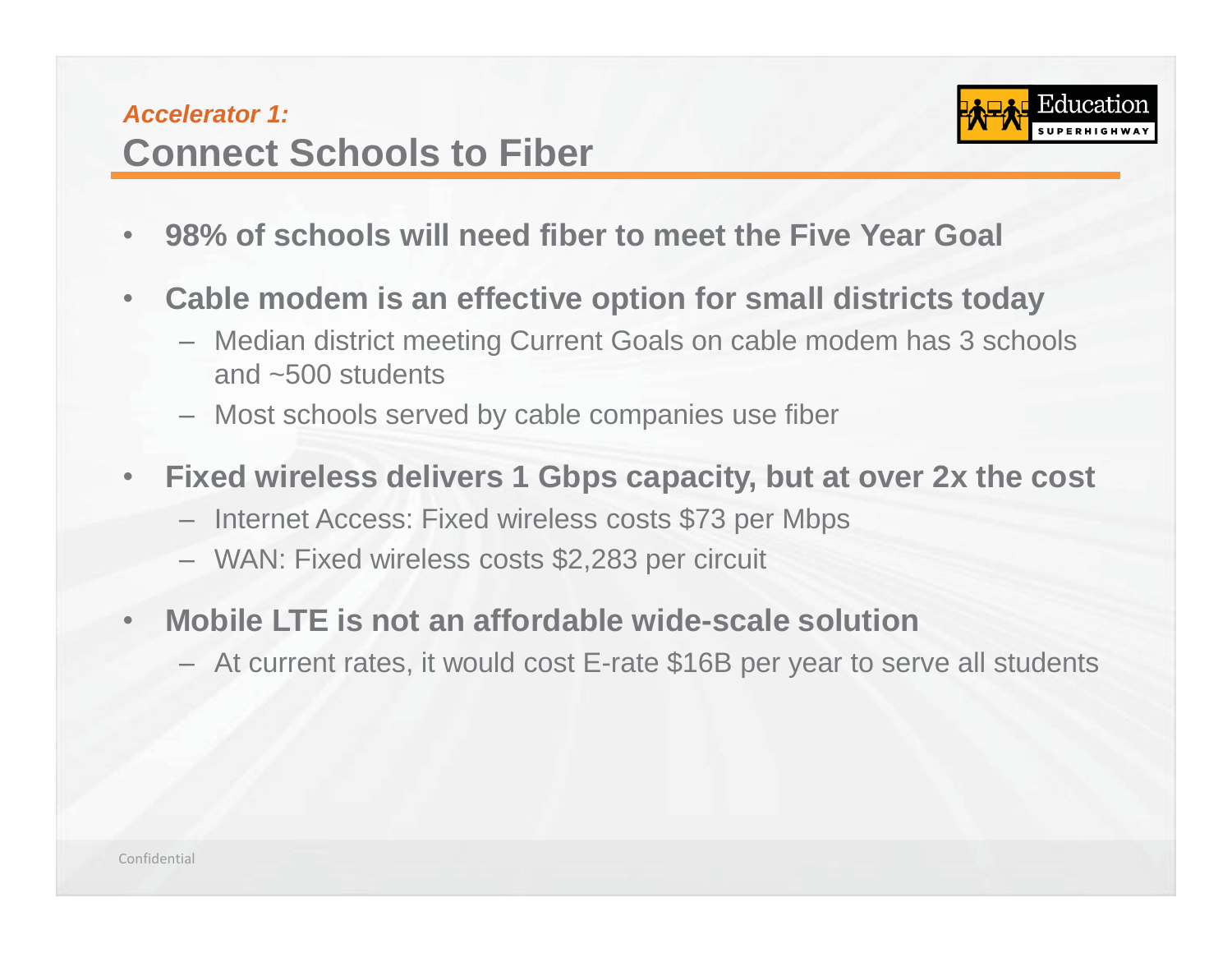## *Accelerator 2:***Focus E-rate on Broadband**



*Transitioning \$1.1B of legacy spending to broadband advances Current Goals but leaves a large gap against Five Year Goals* 

**Percent of schools** 

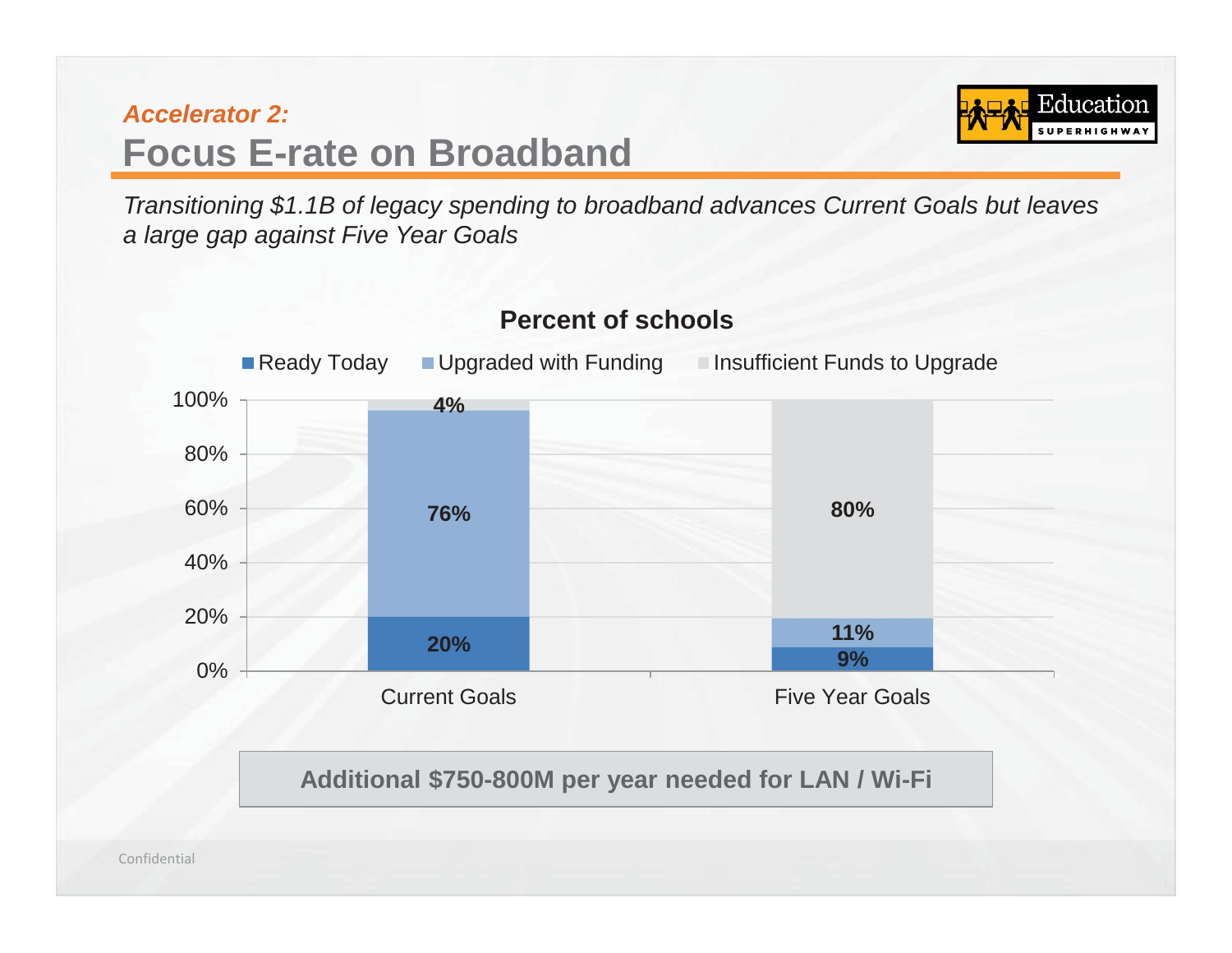## *Accelerator 2:***Focus E-rate on Broadband**



*On average, schools receive ~\$11,000 per year for non-broadband services* 

#### **Annual Funding and Percent of Schools Receiving Funding**

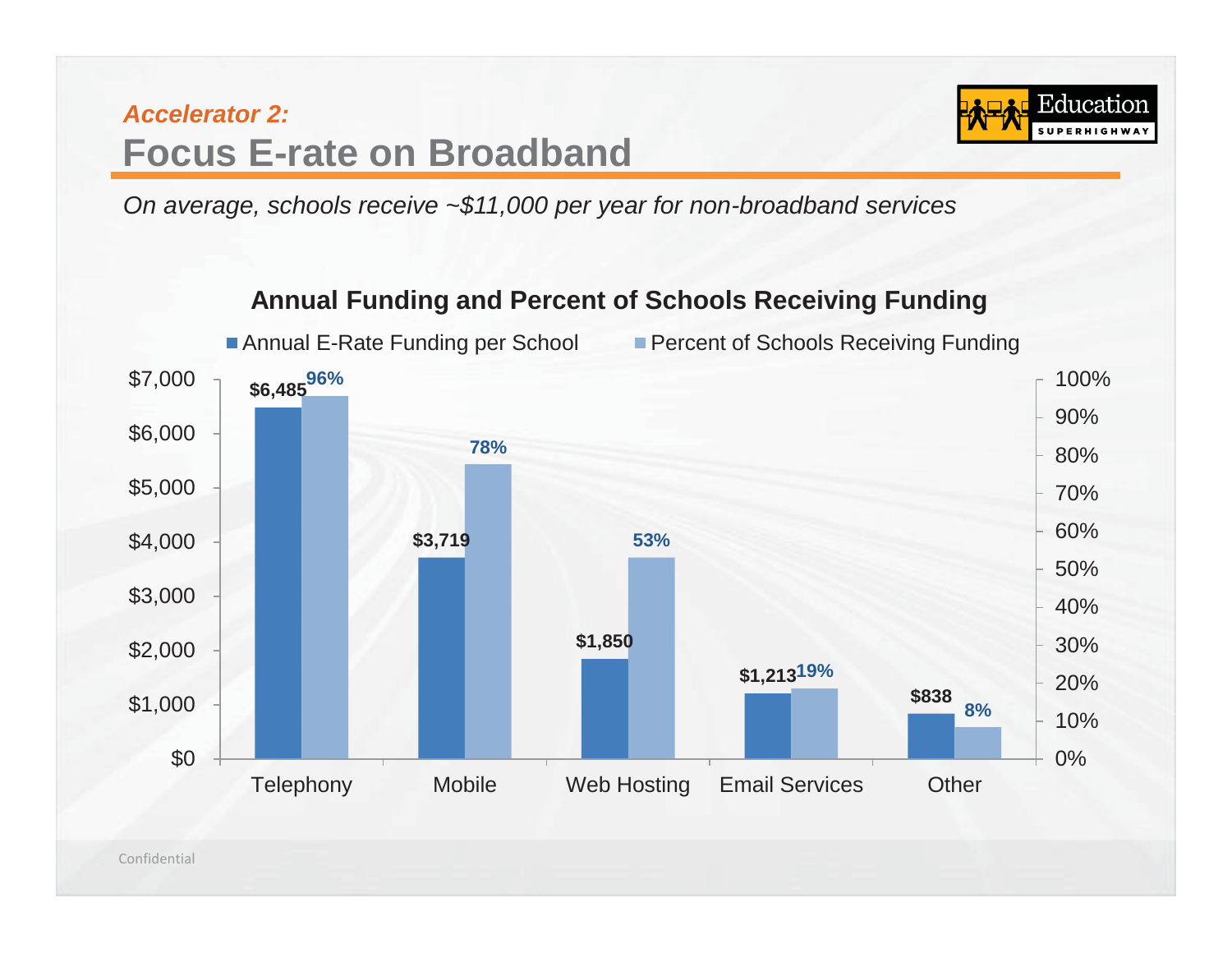

*It would cost over \$11B per year to meet Five Year Goals, assuming status quo pricing* 



Note: Assumes all districts needing upgrades get additional bandwidth at current cost per Mbps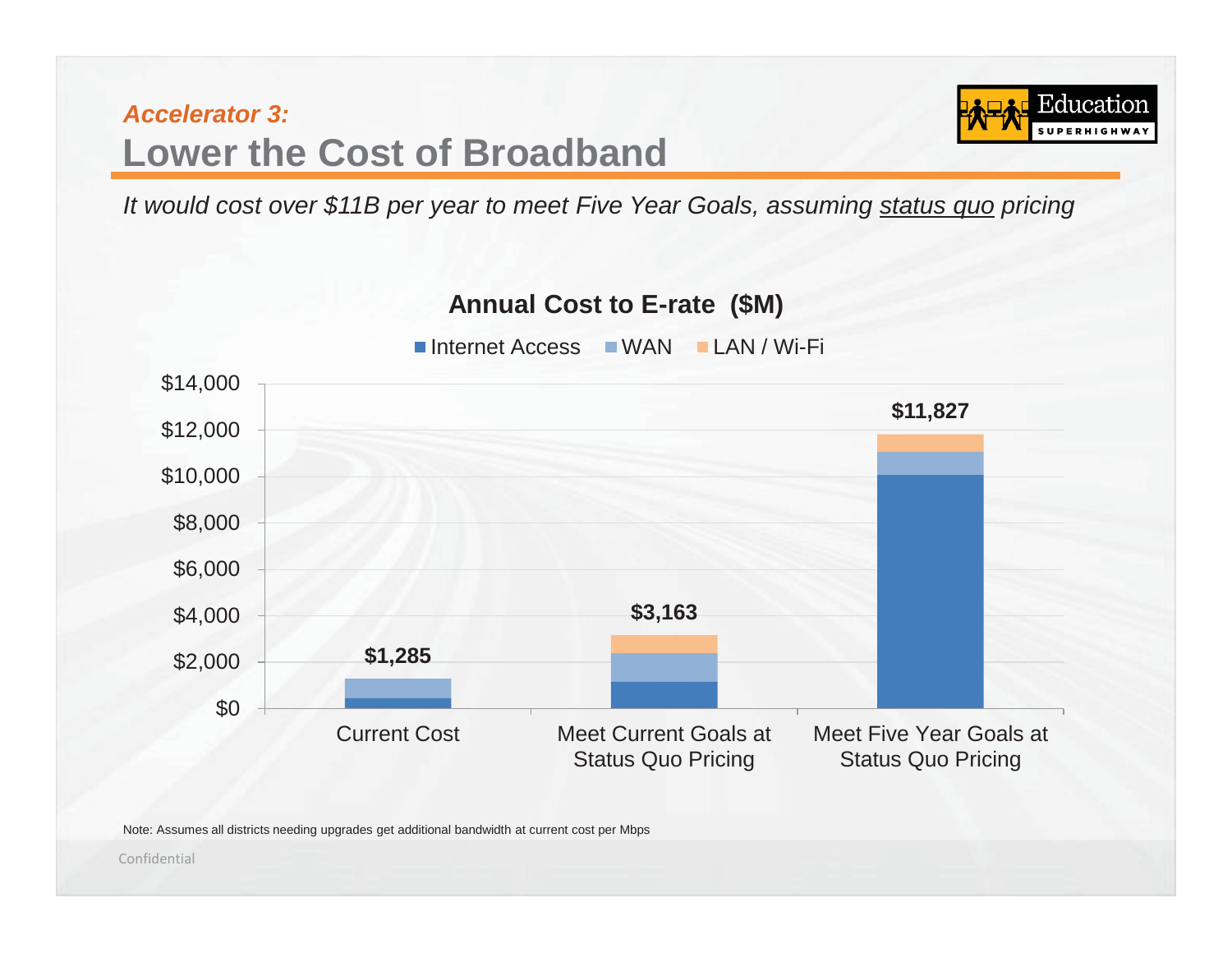

*Leveraging economies of scale could save E-rate over 70% annually* 



Note: Assumes all districts needing upgrades get additional bandwidth at average market cost per Mbps of total needed bandwidth level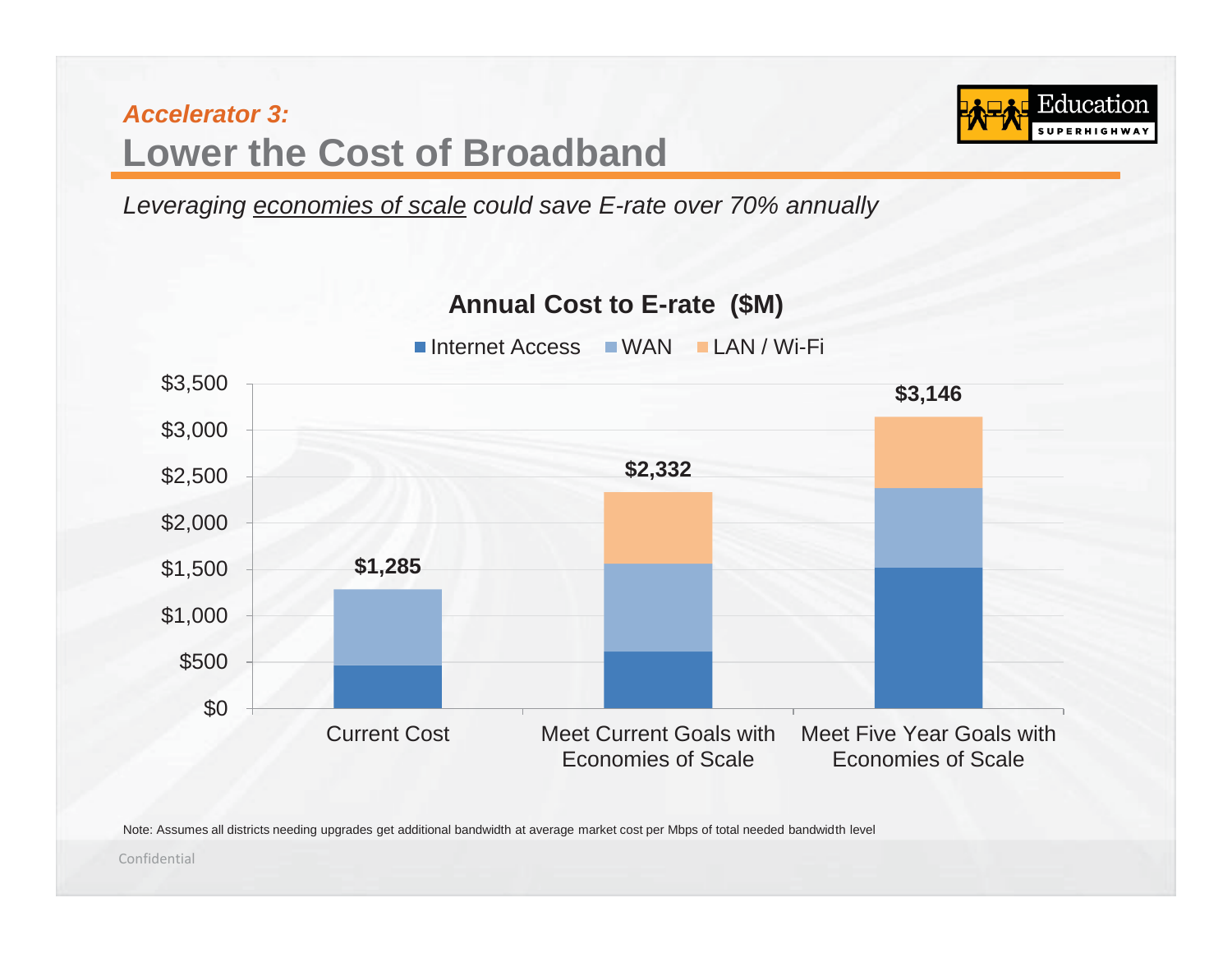Education

*More efficient procurement can increase the impact of economies of scale* 



Note: Assumes all districts needing upgrades get additional bandwidth at average cost per Mbps of top (lowest) 50% of prices observed at total needed bandwidth level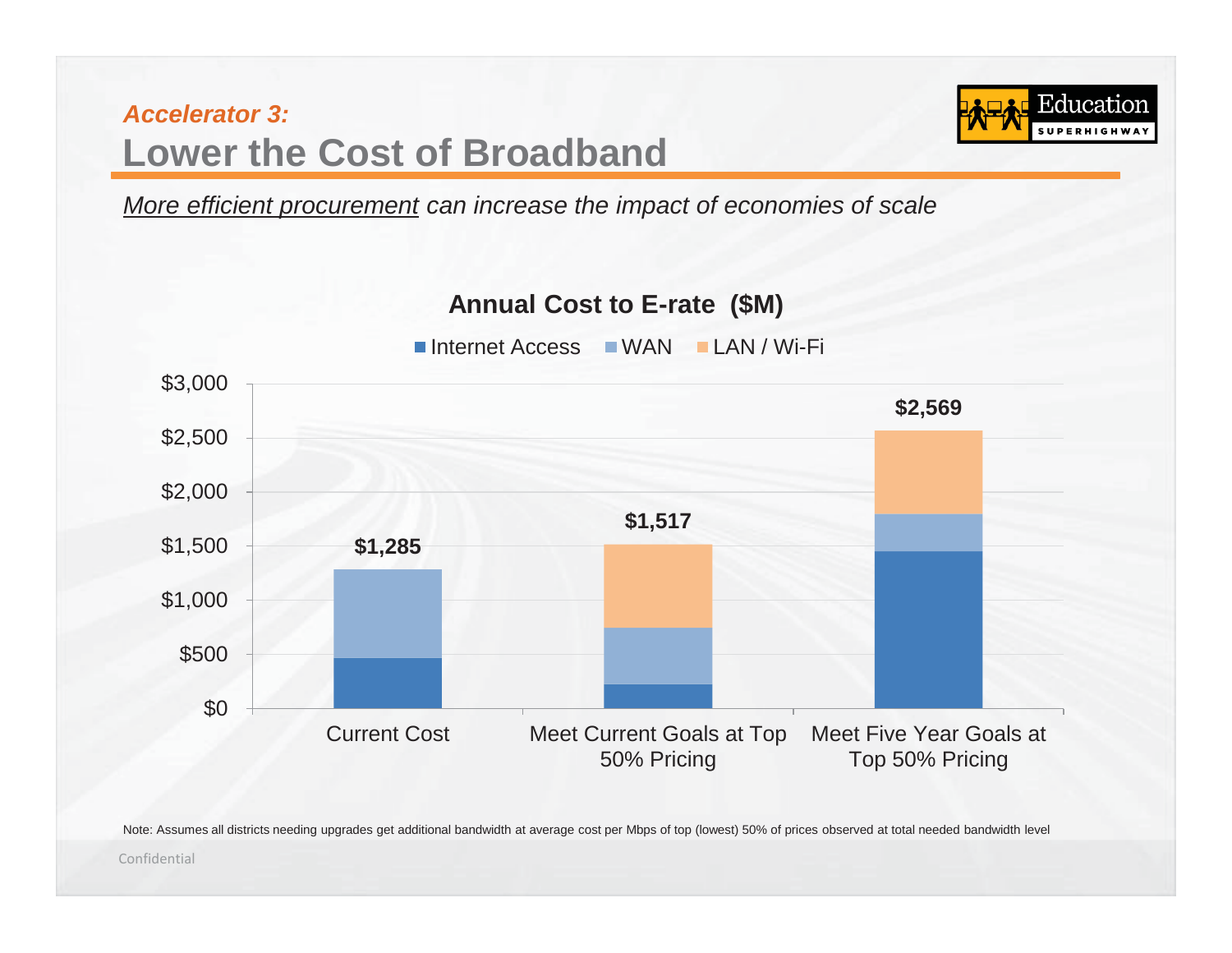

*Increasing competition significantly reduces district WAN cost* 



#### **District WAN: Monthly cost per circuit**

*Rural healthcare fund allows self-provisioned fiber WANs when it is the most affordable option*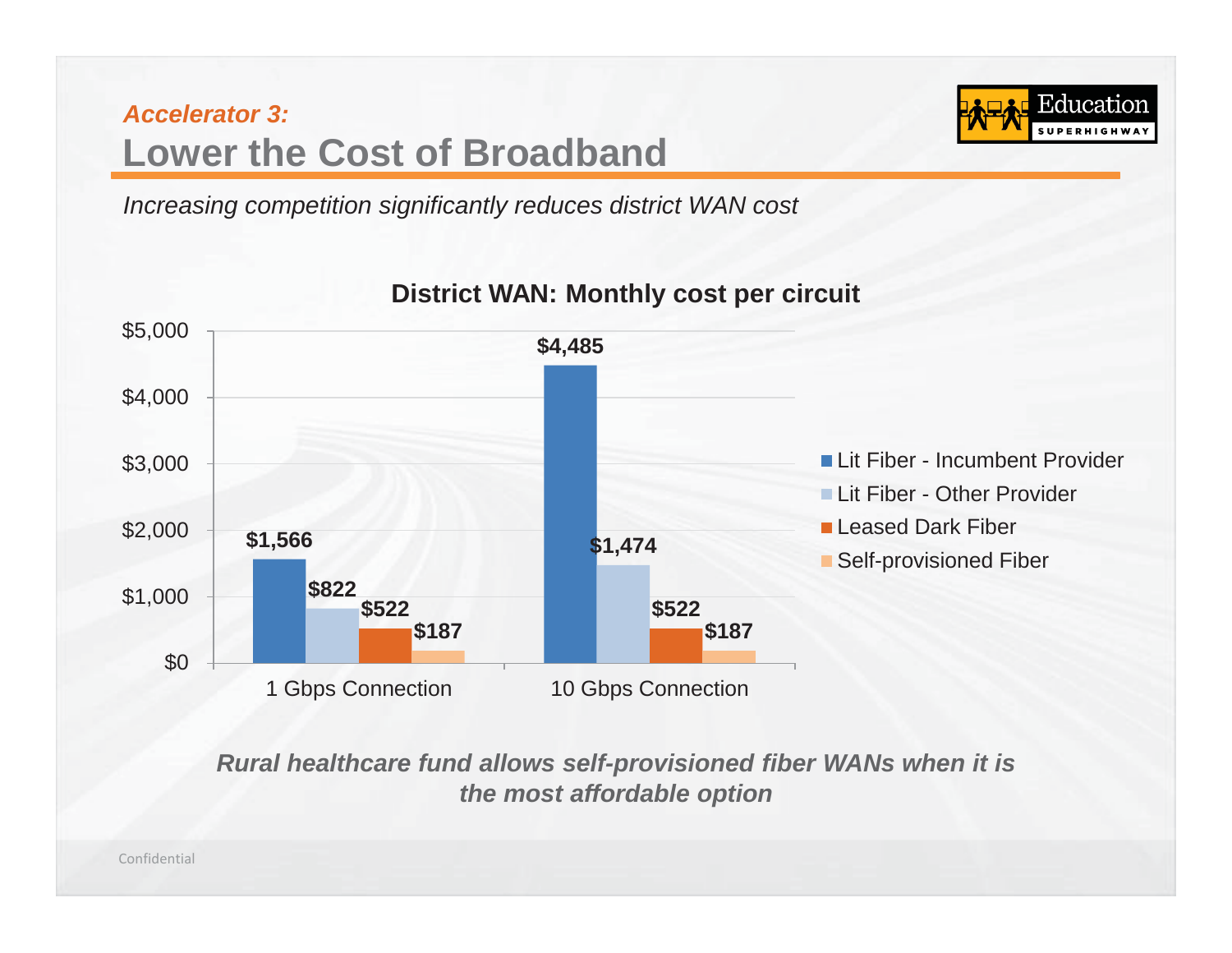

*Widespread deployment of dark fiber could save up to 70 - 90% annually for district WAN* 

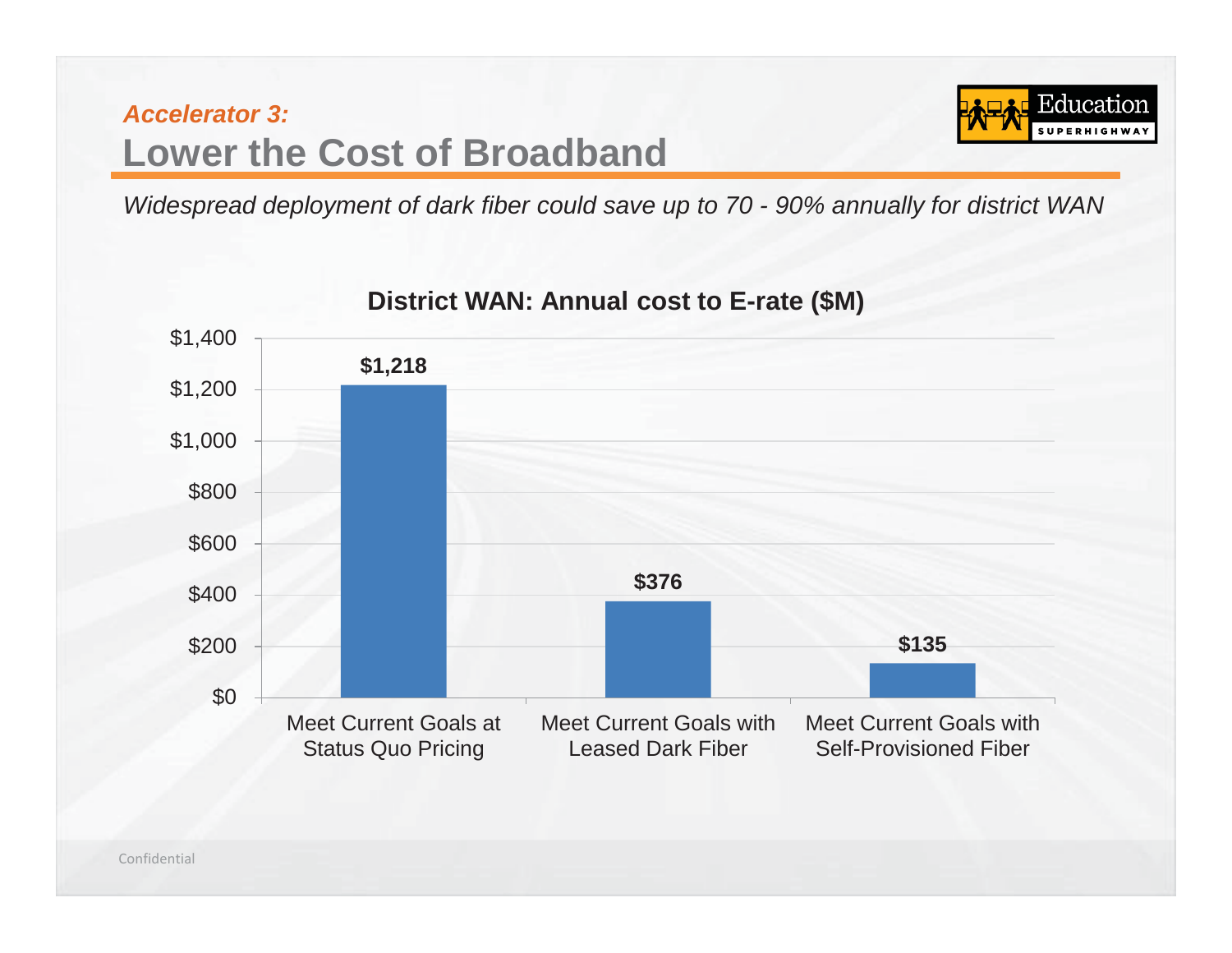Educatior

*State R&E networks can deliver Internet access for \$3 per Mbps and could save E-rate up to ~90% annually* 



#### **Internet Access: Annual cost to E-rate (\$M)**

#### *Requires one-time investment in transport*

Note: Includes \$15M annual fixed operating overhead per state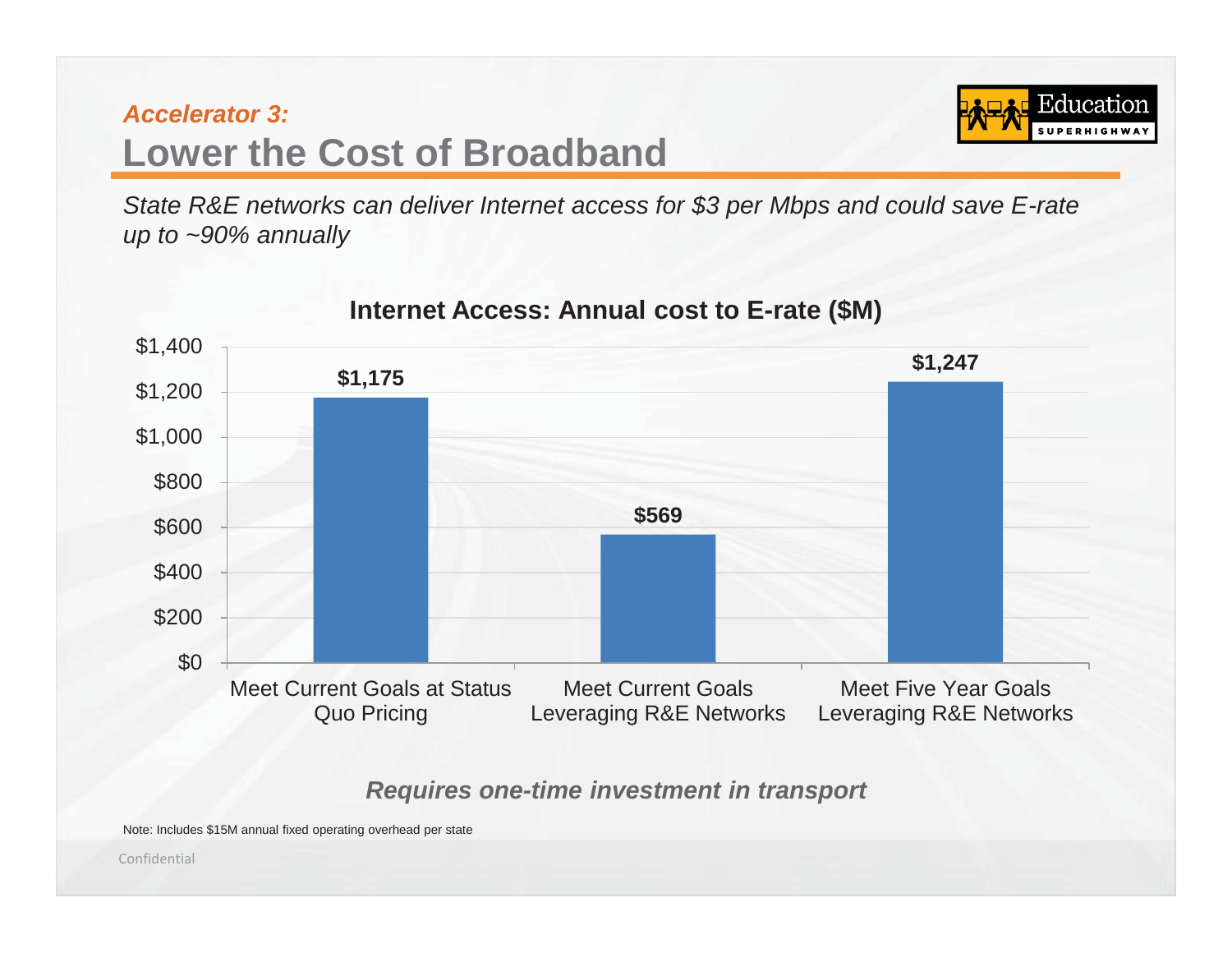### *Accelerator 4:* **Increase the E-rate Funding Cap**

Education

*Doubling E-rate funding addresses Current Goals but does not meet Five Year Goals without significant improvements in affordability* 



**Percent of schools** 

**Additional \$750-800M / year needed for Five Year LAN / Wi-Fi Goals**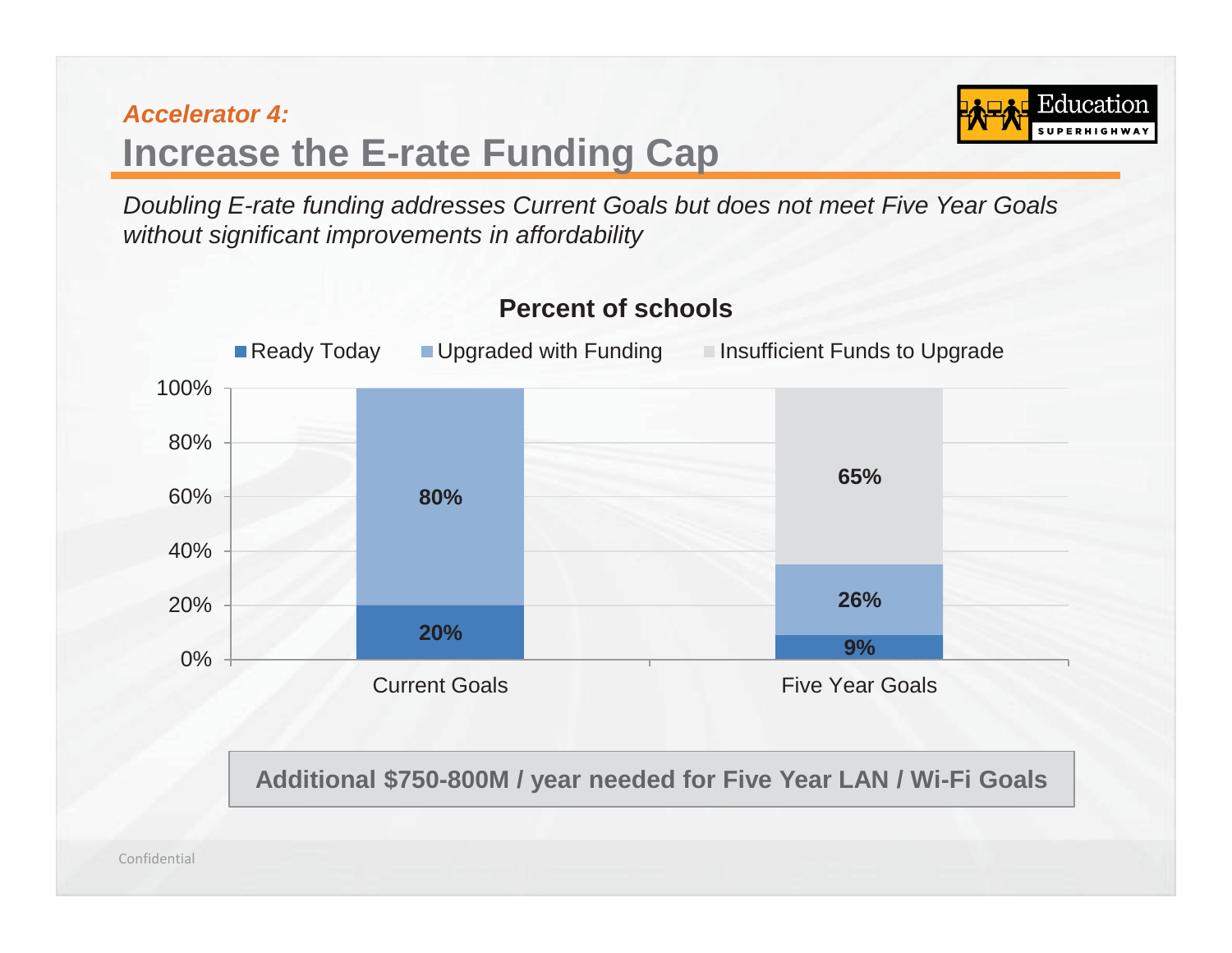# **Conclusions and Implications**



- $\bullet$  **E-rate modernization must holistically address all challenges driving the connectivity gap in schools**
- $\bullet$  **Key policy levers available to achieve ConnectED goals:** 
	- 1. Eliminate capital investment barrier that precludes districts from the option of connecting their schools via fiber
	- 2. Focus on broadband by swiftly and thoughtfully phasing out support for non-broadband services
	- 3. Leverage all available options to lower the cost of bandwidth
		- • Goal: Average costs of \$750 per 1 Gbps WAN connection and \$3 per Mbps for Internet access
		- •Additional funding needed if average cost goal cannot be met